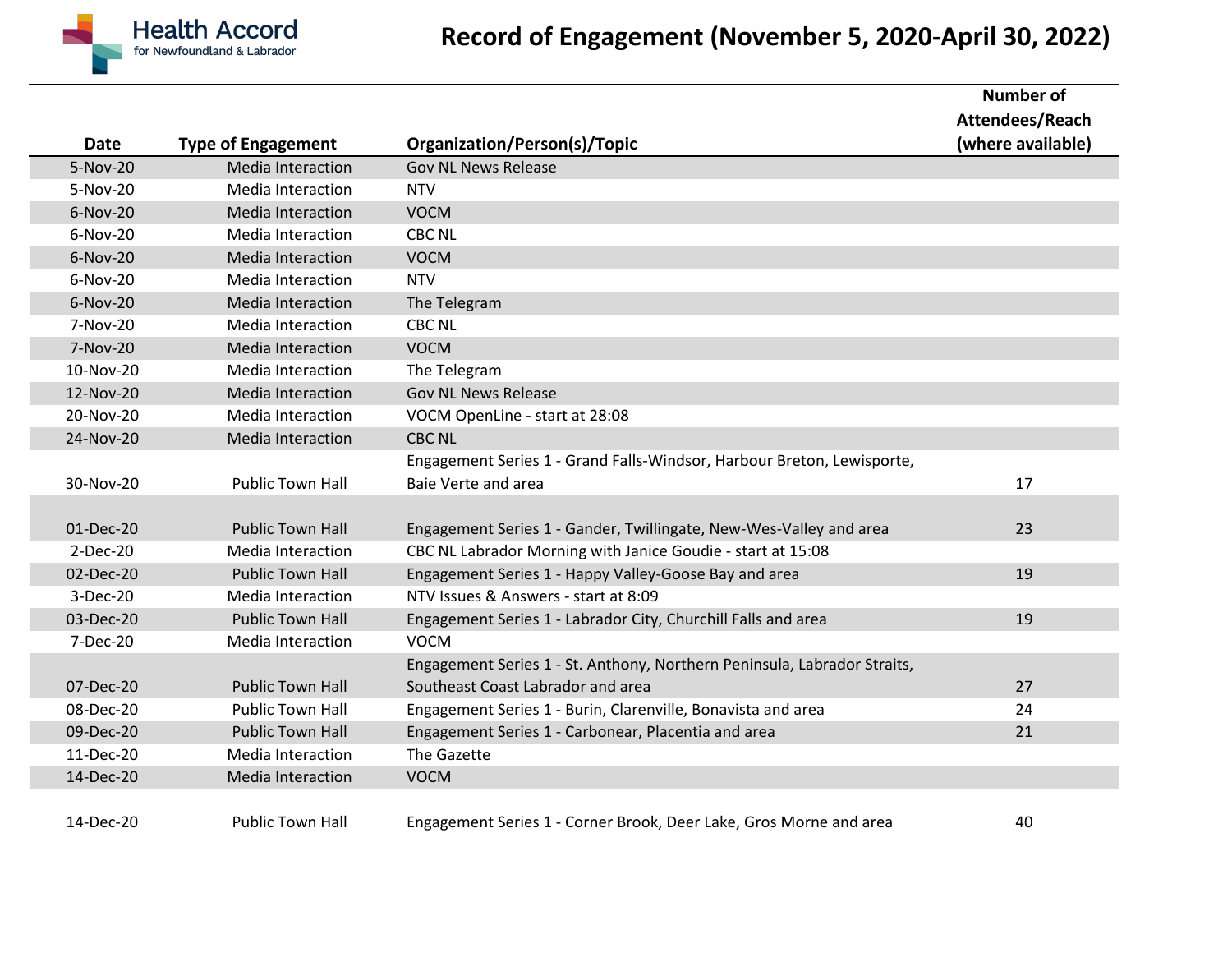| 15-Dec-20  | <b>Public Town Hall</b>                                       | Engagement Series 1 - Burgeo, Stephenville, Port aux Basques and area                                                            | 17  |
|------------|---------------------------------------------------------------|----------------------------------------------------------------------------------------------------------------------------------|-----|
| 16-Dec-20  | <b>Public Town Hall</b>                                       | Engagement Series 1 - St. John's and area                                                                                        | 138 |
| 07-Jan-21  | <b>Presentation to Community</b><br><b>Care Committee</b>     | NLMA re: integrated teams and new funding model                                                                                  |     |
| 07-Jan-21  | <b>Presentation to Community</b><br>Care Committee            | NL College of Family Physicians re: Family Medicine in NL - a ten year<br>vision                                                 |     |
| 07-Jan-21  | Care Committee                                                | Presentation to Quality Health Choosing Wisely Canada re: approaches to reducing low value care in a<br>provincial health system |     |
| 07-Jan-21  | Presentation to the Aging<br><b>Population Committee</b>      | Eastern Health/Dr. Roger Butler re: Home Dementia Program                                                                        |     |
| 12-Jan-21  | <b>Presentation to Digital</b><br><b>Technology Committee</b> | Department of Industry, Energy and Technology re: Broadband Service<br>Availability                                              |     |
| 12-Jan-21  | Presentation to Digital<br><b>Technology Committee</b>        | Universal Broadband Fund (Federal Government) re: Broadband Service<br>Availability                                              |     |
| 14-Jan-21  | <b>Presentation to Community</b><br>Care Committee            | Eastern Health re: Health Home model and current primary care teams in<br><b>NL</b>                                              |     |
| 21-Jan-21  | Presentation to Quality Health<br>Care Committee              | Implementation Expert, Jeremy Grimshaw re: implementation of change<br>in a provincial health system to improve quality of care  |     |
| 21-Jan-21  | Presentation to the Aging<br><b>Population Committee</b>      | Aging Research Centre (ARC-NL)                                                                                                   |     |
| 25-Jan-21  | <b>Presentation to Hospital</b><br><b>Services Committee</b>  | Don Keats re: Hospital system reorganization                                                                                     |     |
| 26-Jan-21  | <b>Presentation to Digital</b><br><b>Technology Committee</b> | Nova Scotia Health Authority re: HIS Modernization                                                                               |     |
| 26-Jan-21  | Presentation to Digital<br><b>Technology Committee</b>        | Alberta Health Services re: HIS Modernization                                                                                    |     |
| $4-Feb-21$ | Media Interaction                                             | <b>CBC Newfoundland Morning</b>                                                                                                  |     |
| 04-Feb-21  | Presentation to the Aging                                     | Memorial University's School of Social Work, Dr. Gail Wideman re:                                                                |     |
|            | <b>Population Committee</b>                                   | Intermediate Support in Aging and Dying in Place                                                                                 |     |
| 04-Feb-21  | Presentation to the Aging<br><b>Population Committee</b>      | Sinai Health System, Dr. Samir Sinha re: Building a Better Health Care<br>System for an Aging Island                             |     |
|            |                                                               |                                                                                                                                  |     |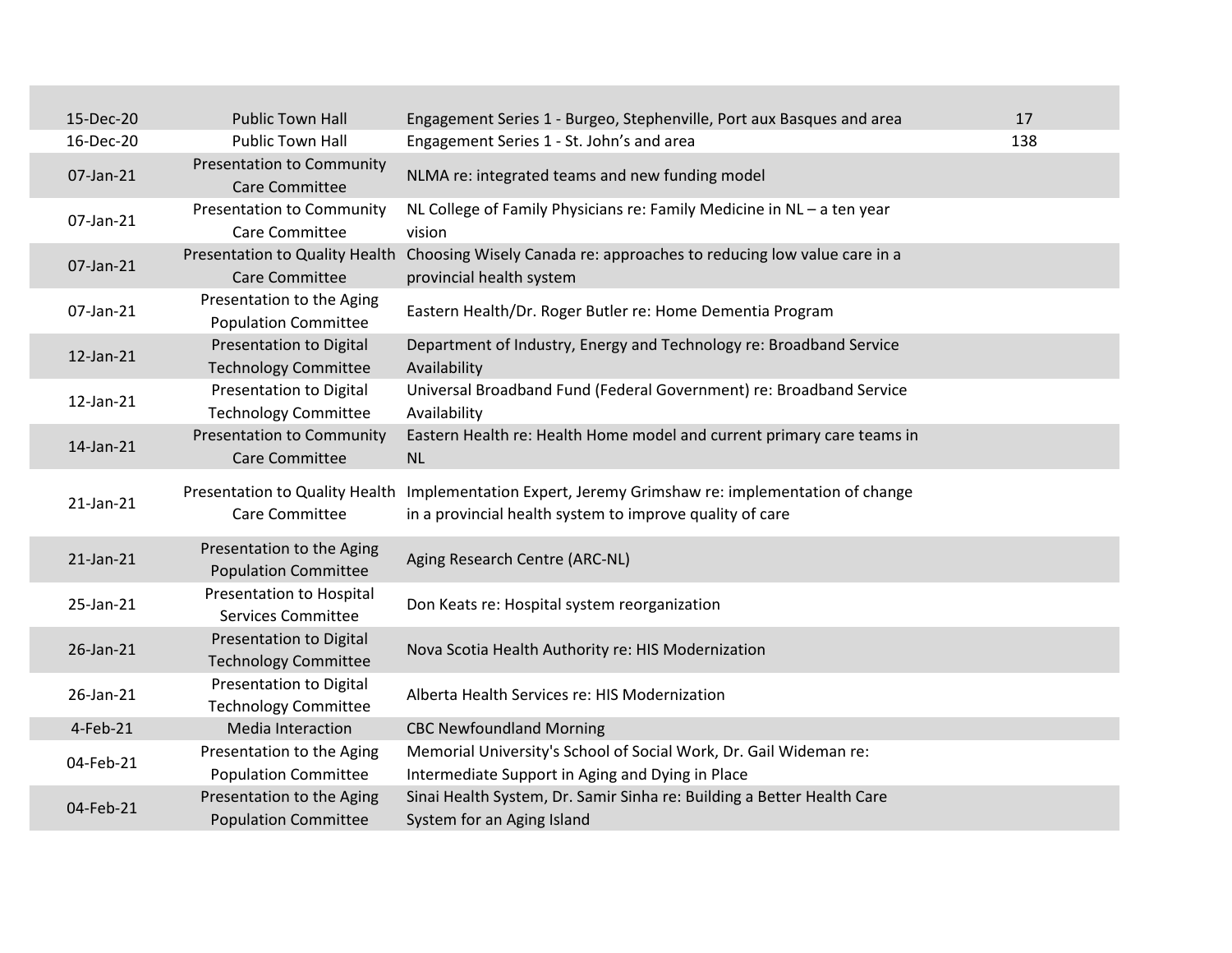|           | Meeting with Co-Chairs (Task                                  |                                                                                                                                           |    |
|-----------|---------------------------------------------------------------|-------------------------------------------------------------------------------------------------------------------------------------------|----|
| 08-Feb-21 | Force members)                                                | <b>Regional Health Authority CEOs</b>                                                                                                     |    |
| 9-Feb-21  | Media Interaction                                             | CBC Labrador Morning - start at 32:57                                                                                                     |    |
|           | Meeting with Co-Chairs (Task                                  |                                                                                                                                           |    |
| 09-Feb-21 | Force members)                                                | Jerry Earle, NAPE                                                                                                                         |    |
| 09-Feb-21 | <b>Presentation to Digital</b><br><b>Technology Committee</b> | United Kingdom - ORCHA re: Digital Health Adoption                                                                                        |    |
| 09-Feb-21 | <b>Presentation to Digital</b><br><b>Technology Committee</b> | Netherlands - Rijnstate Hospital re: Digital Health Adoption                                                                              |    |
|           | Meeting with Co-Chairs (Task                                  |                                                                                                                                           |    |
| 10-Feb-21 | Force members)                                                | Pam Toope, Association of Allied Health Professionals NL                                                                                  |    |
|           | Meeting with Co-Chairs (Task                                  |                                                                                                                                           |    |
| 11-Feb-21 | Force members)                                                | Yvette Coffey, RNUNL                                                                                                                      |    |
|           | Meeting with Co-Chairs (Task                                  |                                                                                                                                           |    |
| 11-Feb-21 | Force members)                                                | Sherry Hillier, CUPE                                                                                                                      |    |
| 11-Feb-21 | <b>Presentation to Community</b><br>Care Committee            | Dr. James Rourke re: health system Improvements - quadruple aim<br>framework and rural road                                               |    |
| 12-Feb-21 | Meeting with Co-Chairs                                        | Memorial University Faculty of Nursing                                                                                                    |    |
| Feb-21    | Meeting with Community Care<br>Chair                          | <b>Health Innovation Group</b>                                                                                                            |    |
| 15-Feb-21 | Media Interaction                                             | VOCM Open Line - start at 28:00                                                                                                           |    |
|           |                                                               |                                                                                                                                           |    |
| 15-Feb-21 | Meeting with Co-Chairs                                        | Memorial University Faculty of Medicine Senior Management Committee                                                                       |    |
| 16-Feb-21 | Meeting with Co-Chairs                                        | <b>NLCHI Senior Leadership</b>                                                                                                            |    |
| 18-Feb-21 | <b>Media Interaction</b>                                      | CBC St. John's Morning Show - start at 12:51                                                                                              |    |
| 18-Feb-21 | Meeting with Co-Chairs                                        | Association of Allied Health Professionals NL Board of Directors                                                                          |    |
| 18-Feb-21 | Presentation to Hospital<br><b>Services Committee</b>         | John Estey, Director Emergency Health Services & Dr Tushar Pishe,<br>Provincial Medical Director (Gov New Brunswick) re: Ambulance System |    |
| 18-Feb-21 | Presentation to Hospital<br><b>Services Committee</b>         | Larry Crewson, Director Emergency Health Services (Gov Nova Scotia) re:<br>Ambulance System                                               |    |
| 18-Feb-21 | Special Town Hall                                             | Municipalities                                                                                                                            | 76 |
| 22-Feb-21 | <b>Media Interaction</b>                                      | The Telegram                                                                                                                              |    |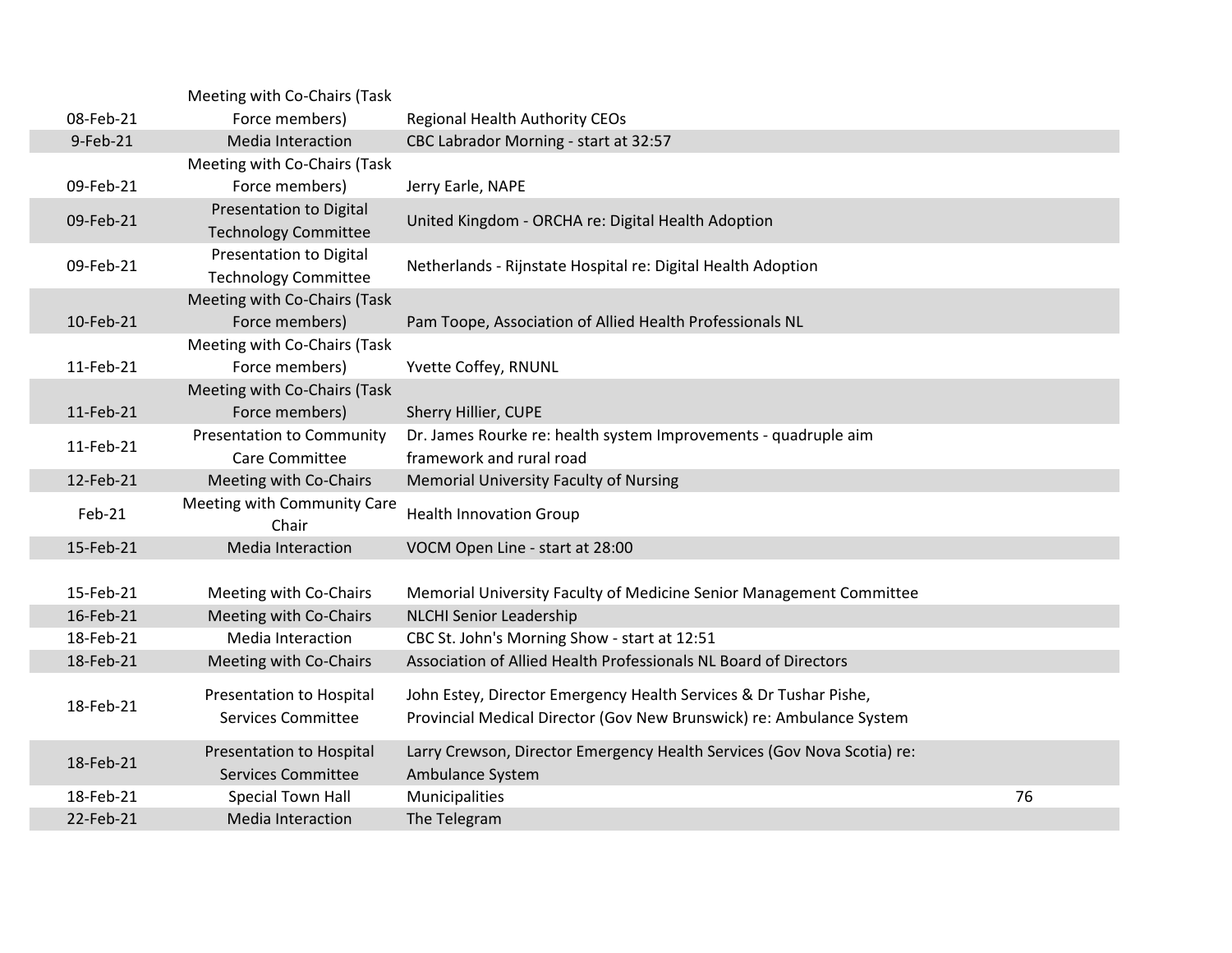| 22-Feb-21 | Presentation to Hospital                                             | Jamie Ward, Harris Centre (and Pat Parfrey) re: Obstetrics Services and  |    |
|-----------|----------------------------------------------------------------------|--------------------------------------------------------------------------|----|
|           | <b>Services Committee</b>                                            | <b>Emergency Services</b>                                                |    |
|           |                                                                      | Engagement Series 2 - Grand Falls-Windsor, Harbour Breton, Lewisporte,   |    |
| 22-Feb-21 | <b>Public Town Hall</b>                                              | <b>Baie Verte and area</b>                                               | 29 |
| 23-Feb-21 | <b>Public Town Hall</b>                                              | Engagement Series 2 - Happy Valley-Goose Bay and area                    | 16 |
| 24-Feb-21 | Meeting with Co-Chairs                                               | College of the North Atlantic                                            |    |
| 24-Feb-21 | Presentation to the Aging<br><b>Population Committee</b>             | Central Health re: Home First Program                                    |    |
| 24-Feb-21 | <b>Public Town Hall</b>                                              | Engagement Series 2 - St. John's and area                                | 58 |
| 25-Feb-21 | Meeting with Co-Chairs                                               | Western Health Board of Directors                                        |    |
| 25-Feb-21 | <b>Presentation to Social</b><br>Determinants of Health<br>Committee | Vivan Welch re: Campbell Collaboration                                   |    |
| 25-Feb-21 | <b>Public Town Hall</b>                                              | Engagement Series 2 - Labrador City, Churchill Falls and area            | 12 |
| 26-Feb-21 | Presentation                                                         | Alzheimer Society of NL                                                  |    |
| 26-Feb-21 | Presentation                                                         | Fetal Alcohol Spectrum Disorder NL                                       |    |
| 26-Feb-21 | Presentation                                                         | Kidney Foundation of Canada-Atlantic Branch                              |    |
| 26-Feb-21 | Presentation                                                         | Lymphedema Association of NL                                             |    |
| 26-Feb-21 | Presentation                                                         | <b>Arthritis Society</b>                                                 |    |
| 26-Feb-21 | Presentation                                                         | NL Prostate Cancer Support Group                                         |    |
| 26-Feb-21 | Presentation                                                         | Planned Parenthood-NL Sexual Health Centre                               |    |
| 26-Feb-21 | Presentation                                                         | Turnings                                                                 |    |
| 26-Feb-21 | Presentation                                                         | <b>NL Palliative Care Association</b>                                    |    |
| 26-Feb-21 | Presentation                                                         | Young Adult Cancer Canada                                                |    |
| 26-Feb-21 | Presentation to Digital<br><b>Technology Committee</b>               | Ontario - Sunnybrook Hospital re: SunnyCare HIS                          |    |
|           | Meeting with Co-Chairs (Task                                         |                                                                          |    |
| 01-Mar-21 | Force members)                                                       | Jerry Earle, NAPE                                                        |    |
|           |                                                                      | Engagement Series 2 - St. Anthony, Northern Peninsula, Labrador Straits, |    |
| 01-Mar-21 | <b>Public Town Hall</b>                                              | Southeast Coast Labrador and area                                        | 31 |
| 02-Mar-21 | <b>Public Town Hall</b>                                              | Engagement Series 2 - Burin, Clarenville, Bonavista and area             | 24 |
| 03-Mar-21 | <b>Public Town Hall</b>                                              | Engagement Series 2 - Carbonear, Placentia and area                      | 18 |
| 04-Mar-21 | Meeting with Co-Chairs                                               | Memorial University School of Pharmacy                                   |    |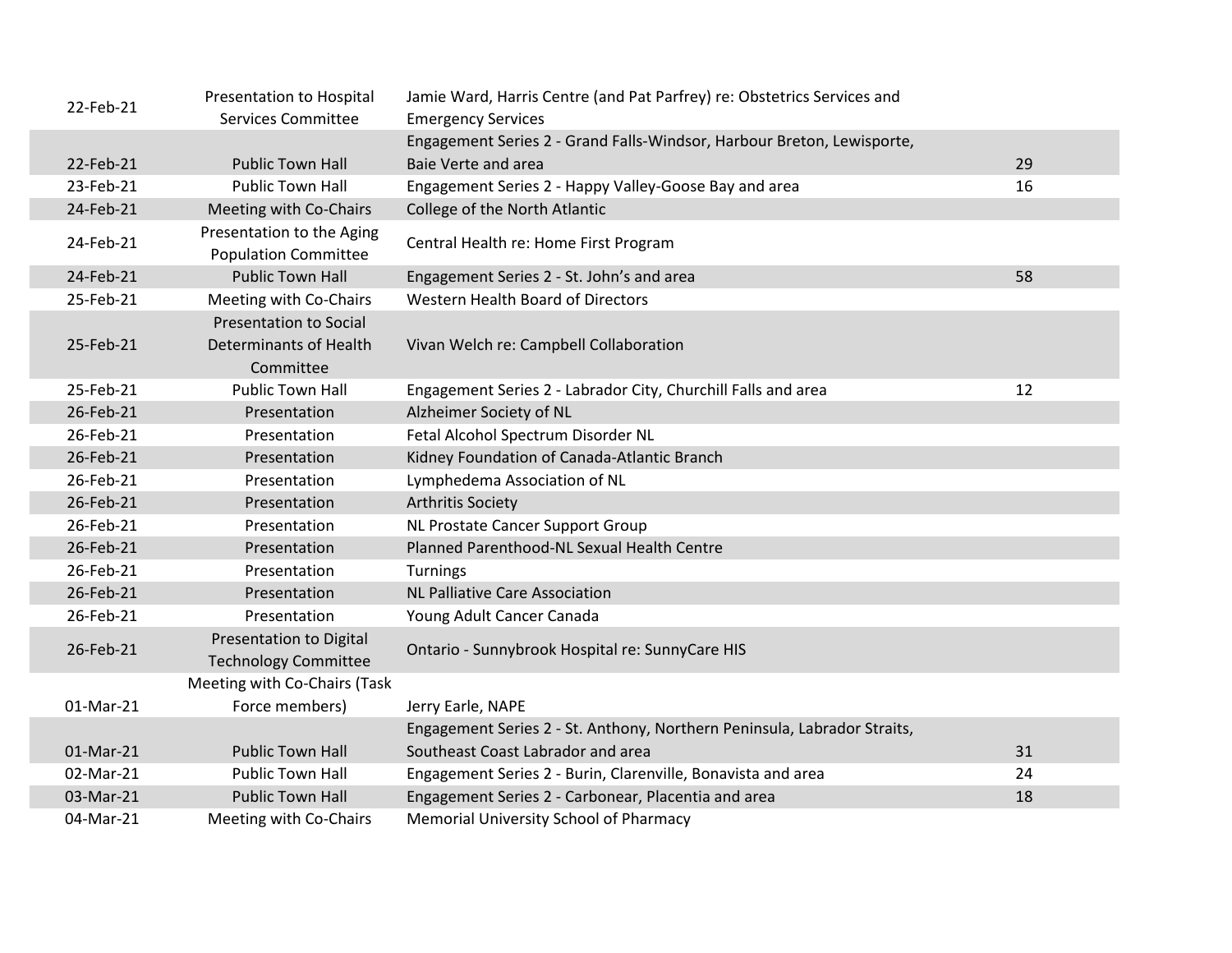| 04-Mar-21 | <b>Care Committee</b>                                                                       | Presentation to Quality Health Vice Chair Quality and Innovation, Medicine, University of Toronto; Dr.<br>Kaveh Shojania re: Diverse e-interventions intended to improve quality                  |     |
|-----------|---------------------------------------------------------------------------------------------|---------------------------------------------------------------------------------------------------------------------------------------------------------------------------------------------------|-----|
| 04-Mar-21 | Presentation to Quality Health<br>Care Committee                                            | National Clinical Quality Improvement Program Advisor and Lead at TELUS<br>Health Care Centres; University of Alberta; Dr. Rod Elford re: Alberta's<br>approach to quality and the use of metrics |     |
| 04-Mar-21 | <b>Special Town Hall</b>                                                                    | <b>Community Organizations</b>                                                                                                                                                                    | 28  |
| 04-Mar-21 | <b>Special Town Hall</b>                                                                    | <b>Aging Population</b>                                                                                                                                                                           | 10  |
| 05-Mar-21 | Presentation                                                                                | NL Massage Therapists' Association                                                                                                                                                                |     |
| 05-Mar-21 | Presentation                                                                                | Dietitians of NL                                                                                                                                                                                  |     |
| 05-Mar-21 | Presentation                                                                                | NL Association of Medical Radiation Technologists                                                                                                                                                 |     |
| 05-Mar-21 | Presentation                                                                                | Association of Midwives of NL                                                                                                                                                                     |     |
| 05-Mar-21 | Presentation                                                                                | NL Association of Occupational Therapists                                                                                                                                                         |     |
| 05-Mar-21 | Presentation                                                                                | NL College of Family Physicians                                                                                                                                                                   |     |
| 05-Mar-21 | Presentation                                                                                | Paramedic Association of NL                                                                                                                                                                       |     |
| 05-Mar-21 | Presentation                                                                                | <b>NL Dental Association</b>                                                                                                                                                                      |     |
| 05-Mar-21 | Presentation                                                                                | Pharmacists' Association of NL                                                                                                                                                                    |     |
| 05-Mar-21 | Presentation                                                                                | NL Dental Hygienists' Association                                                                                                                                                                 |     |
| 05-Mar-21 | Presentation                                                                                | NL Federation of Labour                                                                                                                                                                           |     |
| 05-Mar-21 | Presentation                                                                                | <b>NL Kinesiology Association</b>                                                                                                                                                                 |     |
| 05-Mar-21 | Presentation                                                                                | <b>Heart and Stroke Foundation</b>                                                                                                                                                                |     |
| 05-Mar-21 | Presentation                                                                                | <b>NL Chiropractic Association</b>                                                                                                                                                                |     |
| 08-Mar-21 | <b>Presentation to Hospital</b><br>Services<br><b>Committee/Community Care</b><br>Committee | Association of Midwives of NL: Brianna Thompson, Gisela Becker, Renee<br><b>Boland re: Midwifery</b>                                                                                              |     |
| 08-Mar-21 | <b>Public Town Hall</b>                                                                     | Engagement Series 2 - Corner Brook, Deer Lake, Gros Morne and area                                                                                                                                | 34  |
| 09-Mar-21 | <b>Public Town Hall</b>                                                                     | Engagement Series 2 - Burgeo, Stephenville, Port aux Basques and area                                                                                                                             | 16  |
|           | Meeting with Co-Chairs (Task                                                                |                                                                                                                                                                                                   |     |
| 10-Mar-21 | Force members)                                                                              | <b>Nunatsiavut Government</b>                                                                                                                                                                     |     |
| 10-Mar-21 | <b>Public Town Hall</b>                                                                     | Engagement Series 2 - St. John's and area                                                                                                                                                         | 102 |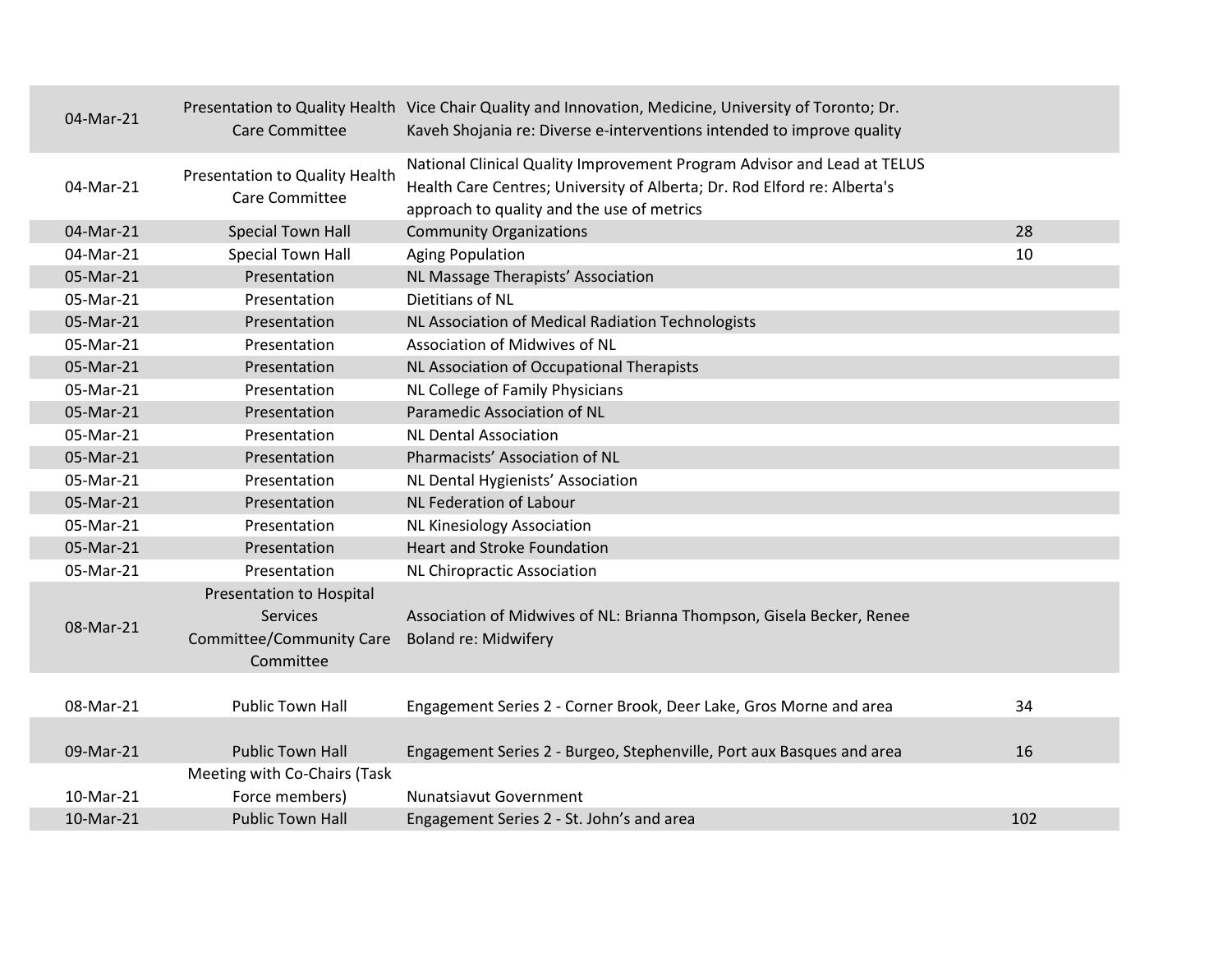| 11-Mar-21 | <b>Public Town Hall</b>                                   | Engagement Series 2 - Gander, Twillingate, New-Wes-Valley and area                                                                                       | 16 |
|-----------|-----------------------------------------------------------|----------------------------------------------------------------------------------------------------------------------------------------------------------|----|
|           | Meeting with Co-Chairs (Task                              |                                                                                                                                                          |    |
| 12-Mar-21 | Force members)                                            | Department of Health and Community Services                                                                                                              |    |
| 15-Mar-21 | Meeting with Community Care<br>Chair                      | <b>Avalon East Wellness Coalition</b>                                                                                                                    |    |
| 16-Mar-21 | Meeting with Co-Chairs                                    | <b>NLMA Board of Directors</b>                                                                                                                           |    |
| 17-Mar-21 | <b>Special Town Hall</b>                                  | <b>Patient/Community Advisor Groups</b>                                                                                                                  | 32 |
| 18-Mar-21 | Meeting with Co-Chairs                                    | <b>Memorial University Health Care Deans</b>                                                                                                             |    |
| 18-Mar-21 | Presentation to the Aging<br><b>Population Committee</b>  | Personal Care Home Association of NL                                                                                                                     |    |
|           |                                                           |                                                                                                                                                          |    |
| 22-Mar-21 | Meeting with Co-Chairs                                    | Memorial University Faculty of Medicine Senior Management Committee                                                                                      |    |
|           | Meeting with Co-Chairs (Task                              |                                                                                                                                                          |    |
| 23-Mar-21 | Force members)                                            | <b>Nunatsiavut Government</b>                                                                                                                            |    |
| 24-Mar-21 | Meeting with Co-Chairs                                    | NL College of Family Physicians                                                                                                                          |    |
| 24-Mar-21 | Meeting with Co-Chairs                                    | <b>Wellness Coalition-Avalon East</b>                                                                                                                    |    |
| 24-Mar-21 | Meeting with Co-Chairs                                    | NL English School District                                                                                                                               |    |
| 24-Mar-21 | <b>Special Town Hall</b>                                  | <b>Qalipu First Nation</b>                                                                                                                               | 15 |
| 25-Mar-21 | <b>Presentation to Community</b><br><b>Care Committee</b> | <b>Famly Practice Renewal Program</b>                                                                                                                    |    |
| 25-Mar-21 | <b>Special Town Hall</b>                                  | <b>Food Security</b>                                                                                                                                     | 11 |
| 29-Mar-21 | <b>Special Town Hall</b>                                  | Policy on the Rock, Community Sector Council NL                                                                                                          |    |
| 30-Mar-21 | Meeting with Co-Chairs                                    | NunatuKavut Community Council                                                                                                                            |    |
|           | Presentation to Quality Health                            | Joint presentation: PANL & Dept of Pharmacology, University of Alberta;                                                                                  |    |
| 01-Apr-21 | <b>Care Committee</b>                                     | Janice Audeau & Dr. Ross Tsuyuki re: Evidence-Based Solutions to Improve<br><b>Healthcare Quality</b>                                                    |    |
| 01-Apr-21 | Presentation to Quality Health<br>Care Committee          | Formerly with Skaggs School of Pharmacy & Pharmaceutical Sciences,<br>University of Colorado; Dr. Christopher Turner re: Appropriate Drug<br>Utilization |    |
| 01-Apr-21 | Presentation to Quality Health<br><b>Care Committee</b>   | School of Pharmacy, Memorial University, Debbie Kelly re: Optimizing<br>Patient Care Through Pharmacist Care                                             |    |
| 01-Apr-21 | Presentation to the Aging<br><b>Population Committee</b>  | Department of Children, Seniors and Social Development re: Age Friendly<br>Communities                                                                   |    |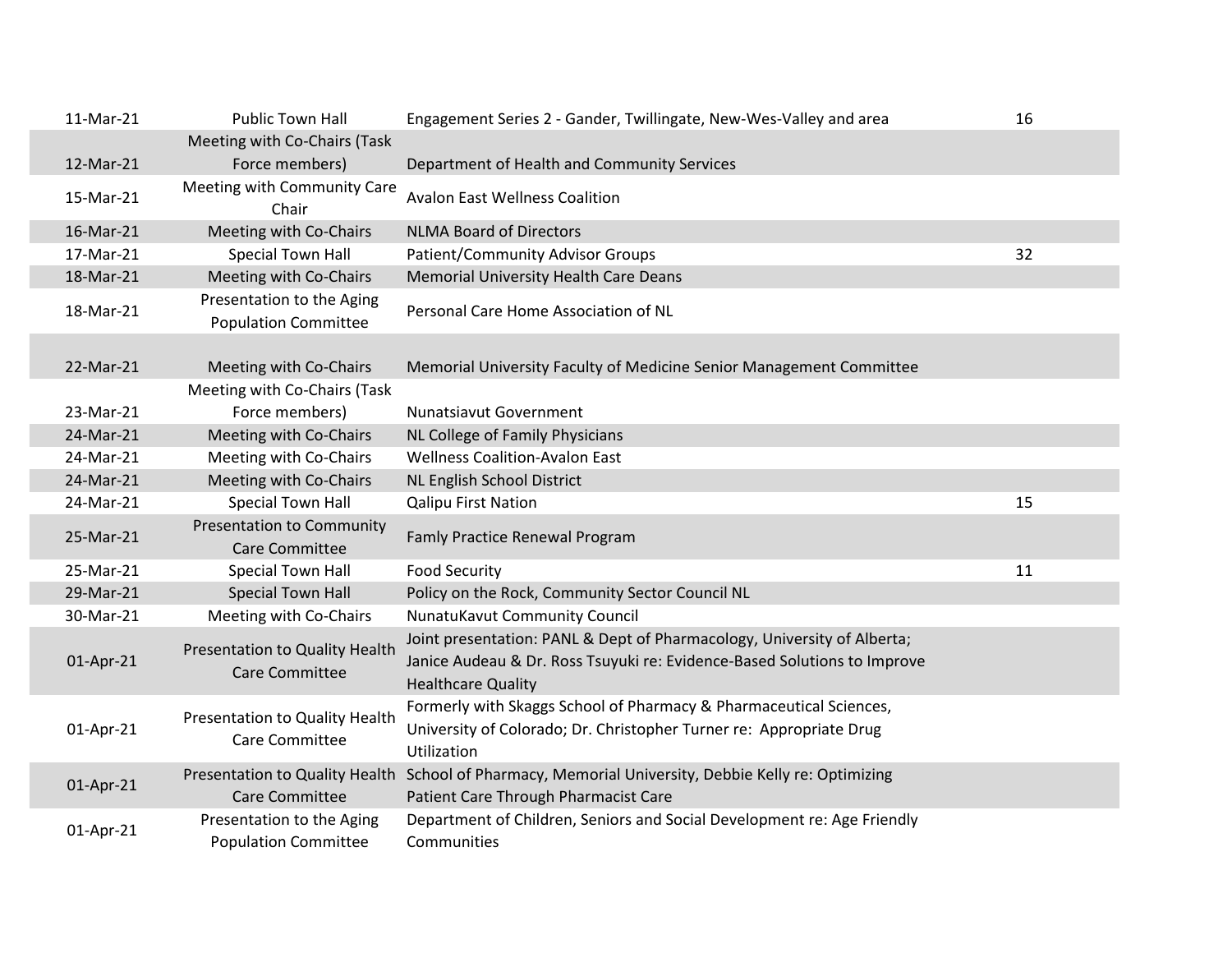| 06-Apr-21 | <b>Presentation to Digital</b><br><b>Technology Committee</b>               | Amazon Web Services re: HIS solution                                                                     |  |
|-----------|-----------------------------------------------------------------------------|----------------------------------------------------------------------------------------------------------|--|
| 07-Apr-21 | Meeting with Co-Chairs                                                      | Memorial University Faculty of Medicine Associate Deans                                                  |  |
| 08-Apr-21 | <b>Special Town Hall</b>                                                    | 82<br><b>Community Sector Council NL</b>                                                                 |  |
| 09-Apr-21 | Presentation                                                                | Air Borealis re: hospital services (transportation)                                                      |  |
| 09-Apr-21 | Presentation                                                                | Provincial Airlines (PAL) re: hospital services (transportation)                                         |  |
|           |                                                                             | Air Ambulance Medical Transport Advocacy Group re: hospital services                                     |  |
| 09-Apr-21 | Presentation                                                                | (transportation)                                                                                         |  |
| 09-Apr-21 | Presentation                                                                | Provincial Ambulance Associations re: hospital services (transportation)                                 |  |
| 09-Apr-21 | Presentation                                                                | Mackenzie Ambulance Services re: hospital services (transportation)                                      |  |
| 09-Apr-21 | Presentation                                                                | NAPE re: hospital services (transportation)                                                              |  |
|           |                                                                             |                                                                                                          |  |
| 09-Apr-21 | Presentation                                                                | Exploits Valley Air Services (EVAS) re: hospital services (transportation)                               |  |
| 12-Apr-21 | Meeting with Aging Population<br>Chair                                      | Provincial Advisory Council on Aging and Seniors                                                         |  |
|           | Meeting with Co-Chairs (Task                                                |                                                                                                          |  |
| 12-Apr-21 | Force members)                                                              | <b>Regional Health Authority CEOs</b>                                                                    |  |
| 12-Apr-21 | Presentation to Hospital<br><b>Services Committee</b>                       | Labrador-Grenfell Health Senior Leadership re: Hospital Services<br><b>Committee Direction Statement</b> |  |
| 12-Apr-21 | <b>Presentation to Hospital</b><br><b>Services Committee</b>                | Eastern Health Senior Leadership re: Hospital Services Committee<br><b>Direction Statement</b>           |  |
| 13-Apr-21 | <b>Presentation to Social</b><br><b>Determinants of Health</b><br>Committee | NL Statistics Agency & Department of Finance                                                             |  |
| 13-Apr-21 | <b>Presentation to Social</b><br>Determinants of Health<br>Committee        | <b>NLCHI</b>                                                                                             |  |
| 13-Apr-21 | <b>Presentation to Social</b><br><b>Determinants of Health</b><br>Committee | Department of Immigration, Population Growth and Skills re: income<br>support                            |  |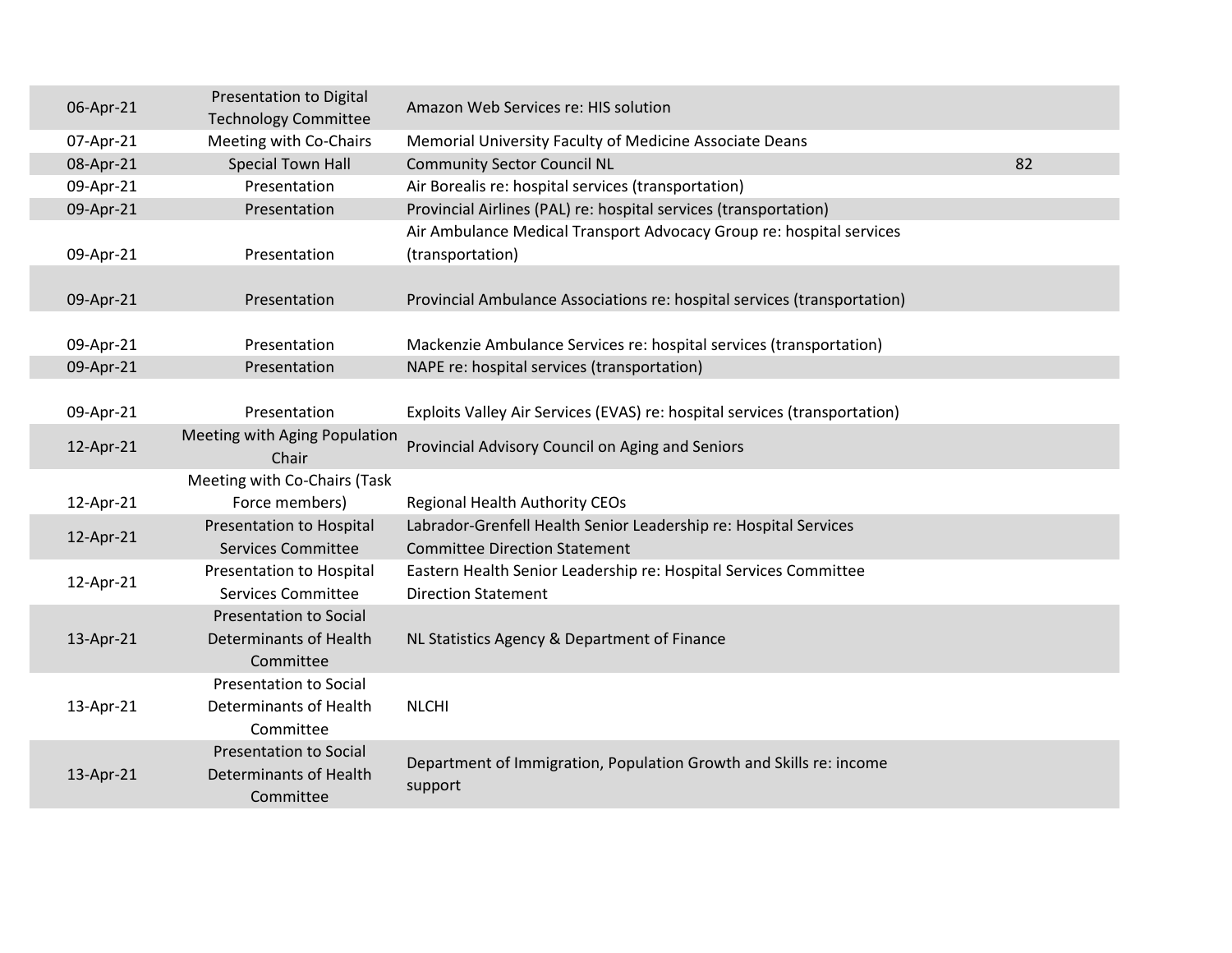| 13-Apr-21 | <b>Presentation to Social</b><br>Determinants of Health<br>Committee        | <b>NL Housing Corporation</b>                                                                                                                                                                                     |
|-----------|-----------------------------------------------------------------------------|-------------------------------------------------------------------------------------------------------------------------------------------------------------------------------------------------------------------|
| 13-Apr-21 | <b>Presentation to Social</b><br><b>Determinants of Health</b><br>Committee | Newfoundland and Labrador Centre for Applied Health Research re: social<br>spending, policy, basic income, healthy built environments, childcare and<br>early childhood education, social prescribing, NL context |
| 15-Apr-21 | <b>Presentation to Community</b><br>Care Committee                          | Eastern Health re: Primary Health Care and Community Services                                                                                                                                                     |
| 15-Apr-21 | <b>Presentation to Community</b><br><b>Care Committee</b>                   | Eastern Health re: Adult Rehabilitation; Restoring Quality of Life                                                                                                                                                |
| 15-Apr-21 | Presentation to Quality Health<br>Care Committee                            | Eastern Health re: quality of care structures                                                                                                                                                                     |
| 15-Apr-21 | Presentation to Quality Health<br><b>Care Committee</b>                     | Central Health re: quality of care structures                                                                                                                                                                     |
| 15-Apr-21 | Presentation to Quality Health<br>Care Committee                            | Western Health re: quality of care structures                                                                                                                                                                     |
| 15-Apr-21 | Presentation to Quality Health<br><b>Care Committee</b>                     | Labrador-Grenfell Health re: quality of care structures                                                                                                                                                           |
| 15-Apr-21 | Presentation to the Aging<br><b>Population Committee</b>                    | Eastern Health re: Caring for the Frail Elderly                                                                                                                                                                   |
| 15-Apr-21 | Presentation to the Aging<br><b>Population Committee</b>                    | Department of Health and Community Services re: Home First Program                                                                                                                                                |
| 17-Apr-21 | Meeting with Co-Chairs                                                      | Memorial University Deans (health-related faculties/schools)                                                                                                                                                      |
| 17-Apr-21 | Meeting with Co-Chairs                                                      | Government of NL Cabinet                                                                                                                                                                                          |
| 19-Apr-21 | Meeting with Co-Chairs                                                      | College of the North Atlantic                                                                                                                                                                                     |
| 20-Apr-21 | Media Interaction                                                           | <b>Gov NL News Release</b>                                                                                                                                                                                        |
| 20-Apr-21 | Media Interaction                                                           | <b>CBC NL</b>                                                                                                                                                                                                     |
| 20-Apr-21 | Media Interaction                                                           | CBC NL Here and Now - start at 34:07                                                                                                                                                                              |
| 20-Apr-21 | Media Interaction                                                           | <b>NTV</b>                                                                                                                                                                                                        |
| 20-Apr-21 | Media Interaction                                                           | The Telegram                                                                                                                                                                                                      |
| 20-Apr-21 | Chair                                                                       | Meeting with Aging Population NL Centre for Applied Health Research, Research Exchange Group re:<br>Aging                                                                                                         |
| 20-Apr-21 | Meeting with Co-Chairs                                                      | NL Council of Health Professionals                                                                                                                                                                                |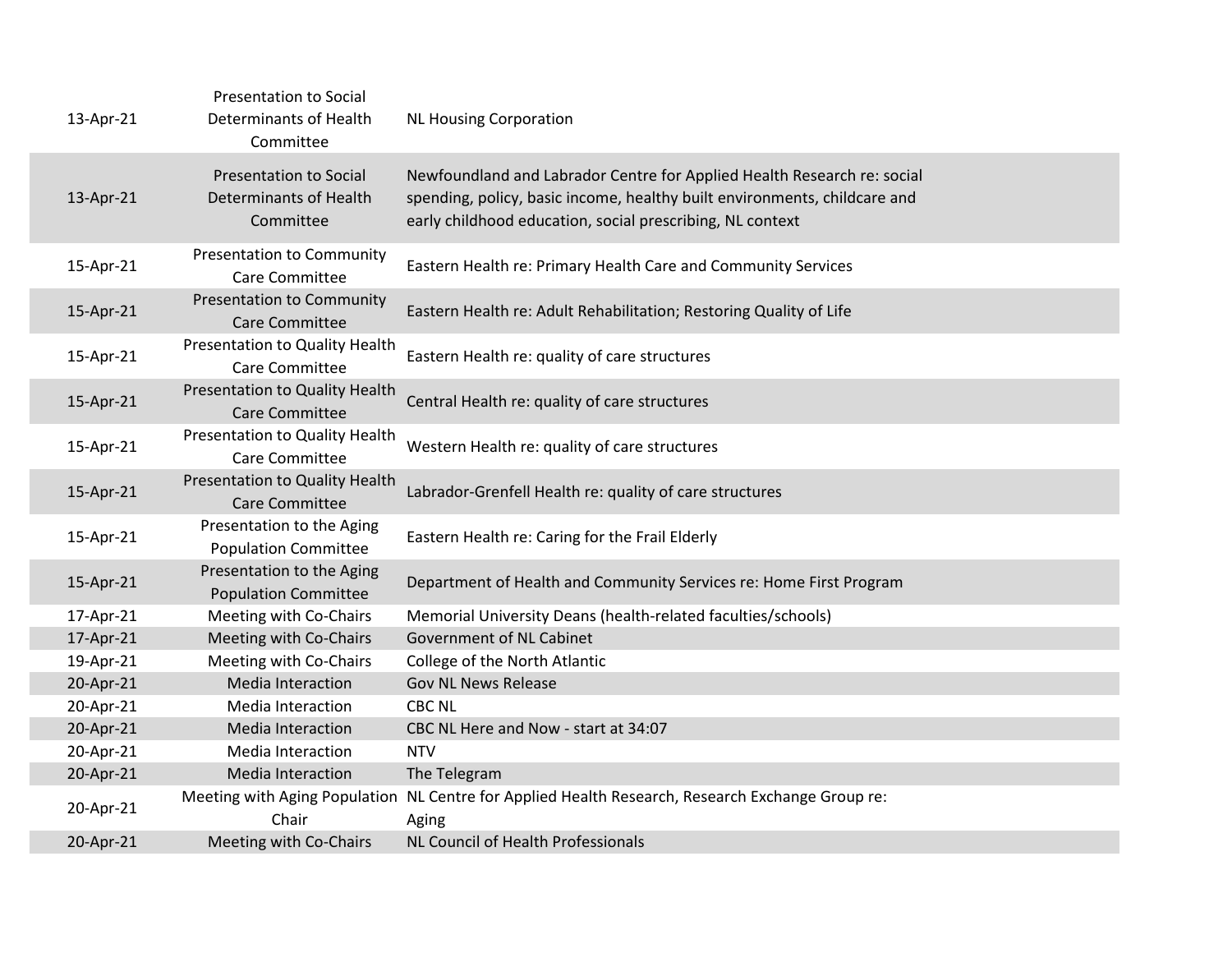| 20-Apr-21  | Presentation to Digital<br><b>Technology Committee</b>             | Eastern Health re: stakeholder feedback on current issues/solutions                                                                                     |
|------------|--------------------------------------------------------------------|---------------------------------------------------------------------------------------------------------------------------------------------------------|
| 21-Apr-21  | Media Interaction                                                  | CBC St. John's Morning Show                                                                                                                             |
| 21-Apr-21  | Media Interaction                                                  | <b>VOCM Morning Show</b>                                                                                                                                |
|            | Meeting with Co-Chairs (Task                                       |                                                                                                                                                         |
| 21-Apr-21  | Force members)                                                     | <b>Nunatsiavut Government</b>                                                                                                                           |
| 22-Apr-21  | Media Interaction                                                  | CBC Labrador Morning - start at 14:17                                                                                                                   |
| 22-Apr-21  | Media Interaction                                                  | CBC Newfoundland Morning - start at 16:33                                                                                                               |
| 22-Apr-21  | Media Interaction                                                  | VOCM Open Line - start at 30:40                                                                                                                         |
| 26-Apr-21  | Presentation to Hospital<br><b>Services Committee</b>              | Central Health Senior Leadership re: Hospital Services Committee<br><b>Direction Statement</b>                                                          |
| 26-Apr-21  | <b>Presentation to Hospital</b><br><b>Services Committee</b>       | Western Health Senior Leadership re: Hospital Services Committee<br><b>Direction Statement</b>                                                          |
| 29-Apr-21  | Discussion with Community<br>Care & Aging Population<br>Committees | Regional Health Authorities re: program gaps, barriers, enablers,<br>recommendations                                                                    |
| 29-Apr-21  | Presentation to Quality Health<br>Care Committee                   | Eastern Health re: Clinical Laboratory Reform                                                                                                           |
| 29-Apr-21  | Presentation to Quality Health<br><b>Care Committee</b>            | Manager Community Health Planning, Department of Health and<br>Community Services; Deena Waddleton; Title: Appropriateness of Care<br><b>Initiative</b> |
| 29-Apr-21  | Presentation to Quality Health<br><b>Care Committee</b>            | Department of Health & Community Services re: Patient Safety Act                                                                                        |
| 04-May-21  | Meeting with Co-Chairs                                             | Western Health Leadership Staff                                                                                                                         |
| 04-May-21  | <b>Presentation to Digital</b><br><b>Technology Committee</b>      | Western Health re: stakeholder feedback on current issues/solutions                                                                                     |
| 04-May-21  | Presentation to Digital<br><b>Technology Committee</b>             | Central Health re: stakeholder feedback on current issues/solutions                                                                                     |
| 04-May-21  | <b>Presentation to Digital</b><br><b>Technology Committee</b>      | Labrador-Grenfell Health re: stakeholder feedback on current<br>issues/solutions                                                                        |
| $5-May-21$ | Media Interaction                                                  | Out of the Fog-Rogers TV                                                                                                                                |
| 05-May-21  | Special Town Hall                                                  | Spring Atlantic Strategic Advisory Collaborative                                                                                                        |
|            | Meeting with Co-Chairs (Task                                       |                                                                                                                                                         |
| 06-May-21  | Force members)                                                     | Eastern Health CEO                                                                                                                                      |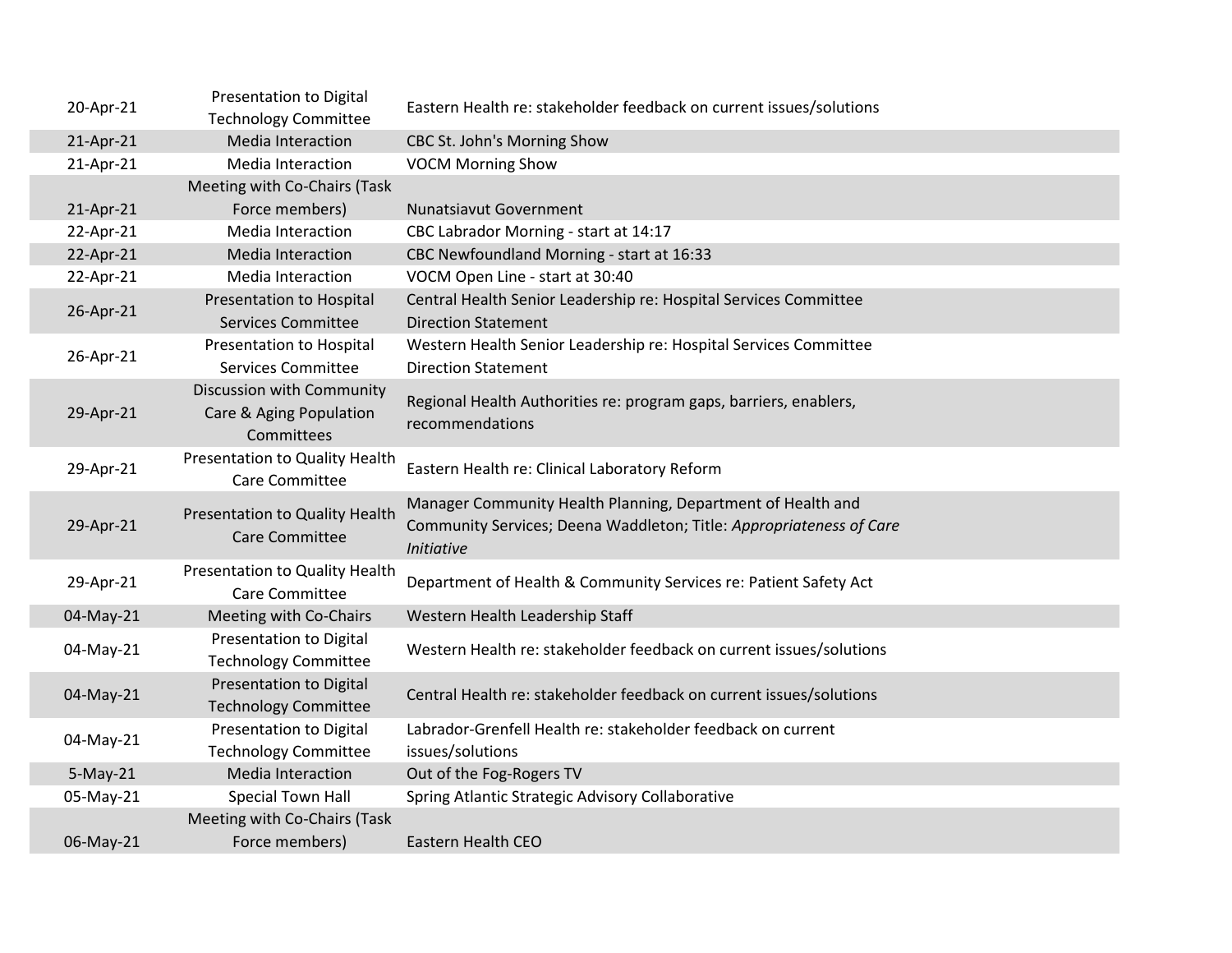| 06-May-21 | Special Town Hall              | Municipalities NL Symposium                                              |
|-----------|--------------------------------|--------------------------------------------------------------------------|
|           | Meeting with Co-Chairs (Task   |                                                                          |
| 07-May-21 | Force members)                 | Labrador-Grenfell Health CEO                                             |
|           | Meeting with Co-Chairs (Task   |                                                                          |
| 07-May-21 | Force members)                 | Western Health CEO                                                       |
| 8-May-21  | <b>Media Interaction</b>       | <b>CBC NL</b>                                                            |
| 10-May-21 | Meeting with Co-Chairs         | <b>NLMA Board of Directors</b>                                           |
| 12-May-21 | Meeting with Co-Chairs         | NL Employers' Council                                                    |
|           | Meeting with Co-Chairs (Task   |                                                                          |
| 12-May-21 | Force members)                 | Pam Toope, Association of Allied Health Professionals NL                 |
|           | Meeting with Co-Chairs (Task   |                                                                          |
| 12-May-21 | Force members)                 | <b>Central Health CEO</b>                                                |
| 12-May-21 | Meeting with Community Care    | Killick Health Services, Grand Falls-Windsor                             |
|           | Chair                          |                                                                          |
|           | Meeting with Co-Chairs (Task   |                                                                          |
| 13-May-21 | Force members)                 | Jerry Earle, NAPE                                                        |
|           | Presentation to Quality Health | Director of UTOPIAN (Universiy of Toronto), Lead of POPLAR; Dr. Michelle |
| 13-May-21 | Care Committee                 | Greiver re: Quality initiatives and population health interventions by   |
|           |                                | primary health care teams                                                |
| 13-May-21 | Presentation to Quality Health | NLMA re: engagement and implementation                                   |
|           | <b>Care Committee</b>          |                                                                          |
| 13-May-21 | Presentation to the Aging      | Home Care Association of NL                                              |
|           | <b>Population Committee</b>    |                                                                          |
| 13-May-21 | Presentation to the Aging      | Quality Living Alliance for Seniors re: Personal Care Homes              |
|           | <b>Population Committee</b>    |                                                                          |
| 14-May-21 | <b>Media Interaction</b>       | <b>CBC Newfoundland Morning</b>                                          |
| 14-May-21 | Presentation                   | <b>NL Pharmacy Board</b>                                                 |
| 14-May-21 | Presentation                   | NL College of Social Workers                                             |
| 14-May-21 | Presentation                   | NL College of Dental Hygienists                                          |
| 14-May-21 | Presentation                   | NL Teachers' Association                                                 |
| 14-May-21 | Presentation                   | <b>NL Dental Board</b>                                                   |
| 14-May-21 | Presentation                   | NL College of Physiotherapists                                           |
| 14-May-21 | Presentation                   | Professional Association of Residents of NL                              |
| 14-May-21 | Presentation                   | Registered Nurses' Union of NL                                           |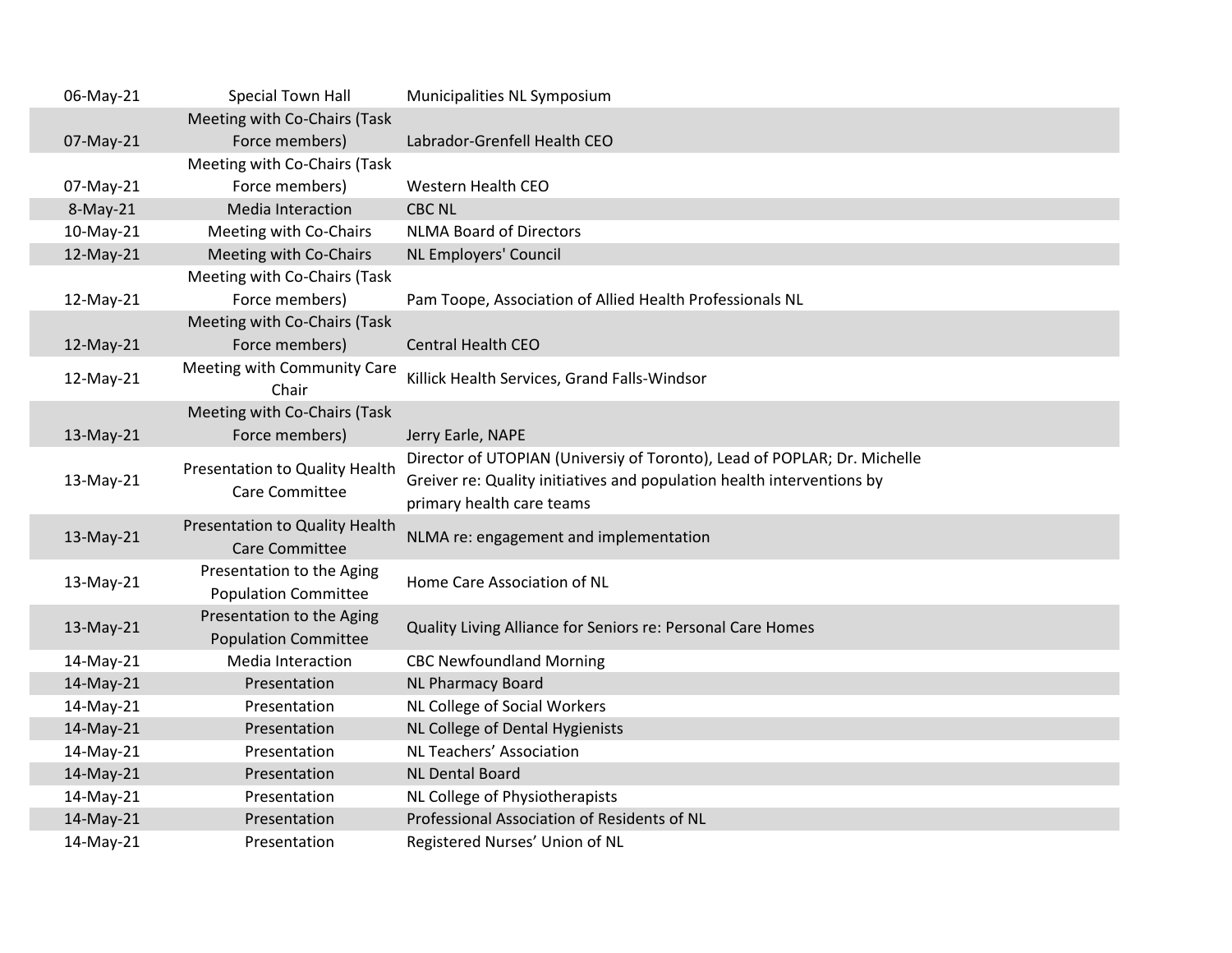| 14-May-21 | Presentation                                                  | <b>NL Medical Association</b>                                                                                                                                          |
|-----------|---------------------------------------------------------------|------------------------------------------------------------------------------------------------------------------------------------------------------------------------|
| 14-May-21 | Presentation                                                  | <b>NL Nurse Practitioner Association</b>                                                                                                                               |
|           | Meeting with Co-Chairs (Task                                  |                                                                                                                                                                        |
| 18-May-21 | Force members)                                                | Department of Health and Community Services Deputy Minister                                                                                                            |
| 18-May-21 | <b>Presentation to Digital</b><br><b>Technology Committee</b> | NLCHI re: stakeholder feedback on current issues/solutions                                                                                                             |
| 19-May-21 | Meeting with Co-Chairs                                        | NunatuKavut Community Council                                                                                                                                          |
| 21-May-21 | Presentation                                                  | Central Health re: physician recruitment                                                                                                                               |
| 21-May-21 | Presentation                                                  | Western Health re: physician recruitment                                                                                                                               |
| 21-May-21 | Presentation                                                  | Eastern Health re: physician recruitment                                                                                                                               |
| 21-May-21 | Presentation                                                  | Labrador-Grenfell Health re: physician recruitment                                                                                                                     |
| 21-May-21 | Presentation                                                  | Family Practice Renewal Program re: physician recruitment                                                                                                              |
| 21-May-21 | Presentation                                                  | NLMA re: physician recruitment                                                                                                                                         |
| 25-May-21 | Meeting with Co-Chairs                                        | Premier of NL, Minister of Health and Community Services, Deputy<br>Minister of Health and Community Services                                                          |
|           | <b>Presentation to Social</b>                                 |                                                                                                                                                                        |
| 25-May-21 | <b>Determinants of Health</b><br>Committee                    | Department of Health and Community Services re: Health in All Policies                                                                                                 |
| 27-May-21 | <b>Presentation to Community</b><br>Care Committee            | Eastern Health re: INPSIRE program                                                                                                                                     |
| 27-May-21 | <b>Presentation to Community</b><br>Care Committee            | Eastern Health re: BETTER program for chronic disease management                                                                                                       |
| 27-May-21 | <b>Presentation to Community</b><br>Care Committee            | Department of Health & Community Services re: Health Home Model                                                                                                        |
| 27-May-21 | Presentation to Quality Health<br><b>Care Committee</b>       | Labrador-Grenfell Health re: Evidence, Guidelines, and Quality<br>Improvement                                                                                          |
| 27-May-21 | Presentation to Quality Health<br>Care Committee              | Department of Health & Community Services re: Newfoundland &<br>Labrador Prescription Drug Program - Appropriate Use of Drug Therapies                                 |
| 27-May-21 | <b>Care Committee</b>                                         | Presentation to Quality Health CEO of Best Practice Advisory Centre New Zealand (BPACnz); Dr. Murray<br>Tilyard re: South Link Health Group - Investing in Health Care |
| 28-May-21 | Meeting with Co-Chairs                                        | Department of Health and Community Services Leadership                                                                                                                 |
| 28-May-21 | Meeting with Co-Chairs                                        | <b>PC Caucus</b>                                                                                                                                                       |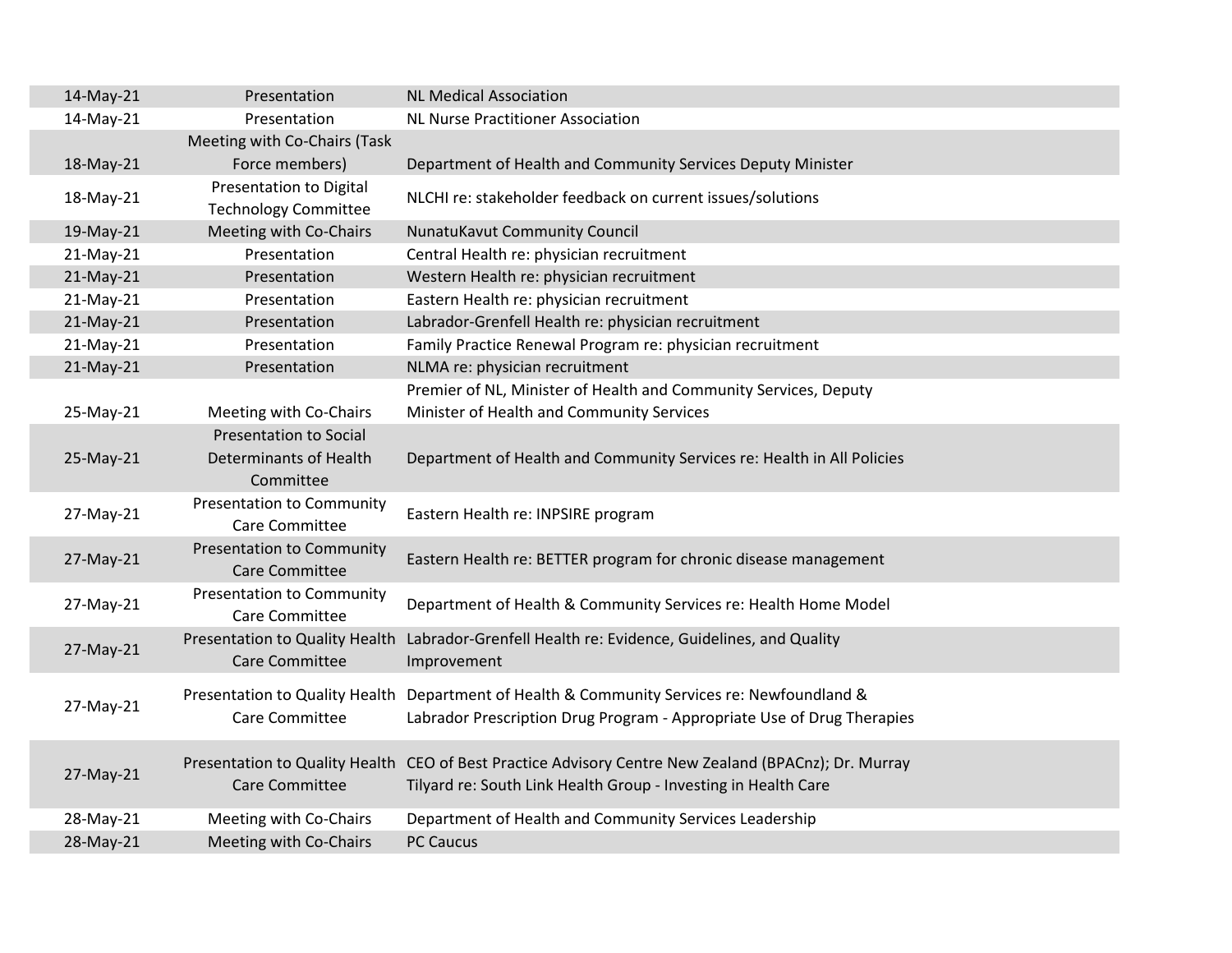| 28-May-21      | Presentation                                          | Western Health re: hospital services (transportation)                                                         |
|----------------|-------------------------------------------------------|---------------------------------------------------------------------------------------------------------------|
| 28-May-21      | Presentation                                          | Central Health re: hospital services (transportation)                                                         |
| 28-May-21      | Presentation                                          | Eastern Health re: hospital services (transportation)                                                         |
| 28-May-21      | Presentation                                          | Labrador-Grenfell Health re: hospital services (transportation)                                               |
|                |                                                       |                                                                                                               |
| 28-May-21      | Presentation                                          | Department of Transportation re: hospital services (transportation)                                           |
|                |                                                       | Department of Health and Community Services re: hospital services                                             |
| 28-May-21      | Presentation                                          | (transportation)                                                                                              |
| 31-May-21      | Discussion with Hospital<br><b>Services Committee</b> | Regional Health Authorities Senior Leadership re: Hospital Survey Results                                     |
| 31-May-21      | Meeting with Co-Chairs                                | NL English School District                                                                                    |
| 01-Jun-21      | Meeting with Community Care<br>Chair                  | Ministry of Health and Long-Term Care, Ontario Health Teams                                                   |
| 01-Jun-21      | Meeting with Education Chair                          | Vernon Curran, Office of Professional Education and Development,<br>Memorial University's Faculty of Medicine |
| $2$ -Jun- $21$ | Media Interaction                                     | The Telegram                                                                                                  |
| 02-Jun-21      | Meeting with Co-Chairs                                | Office of Professional Education & Development                                                                |
| 02-Jun-21      | Meeting with Co-Chairs                                | Memorial University Faculty of Medicine Associate Deans                                                       |
|                | Meeting with Co-Chairs (Task                          |                                                                                                               |
| 02-Jun-21      | Force members)                                        | <b>Nunatsiavut Government</b>                                                                                 |
| 03-Jun-21      | Meeting with Co-Chairs                                | College of Registered Nurses' NL                                                                              |
| 03-Jun-21      | Meeting with Co-Chairs                                | <b>CLPNNL Board of Directors</b>                                                                              |
| $4$ -Jun-21    | <b>Media Interaction</b>                              | CBC St. John's Morning Show                                                                                   |
|                | <b>Presentation to Social</b>                         |                                                                                                               |
| 08-Jun-21      | Determinants of Health                                | Eastern Health re: RHA work related to social determinants of health                                          |
|                | Committee                                             |                                                                                                               |
|                | <b>Presentation to Social</b>                         |                                                                                                               |
| 08-Jun-21      | Determinants of Health<br>Committee                   | Central Health re: RHA work related to social determinants of health                                          |
|                | <b>Presentation to Social</b>                         |                                                                                                               |
| 08-Jun-21      | <b>Determinants of Health</b>                         | Western Health re: RHA work related to social determinants of health                                          |
|                | Committee                                             |                                                                                                               |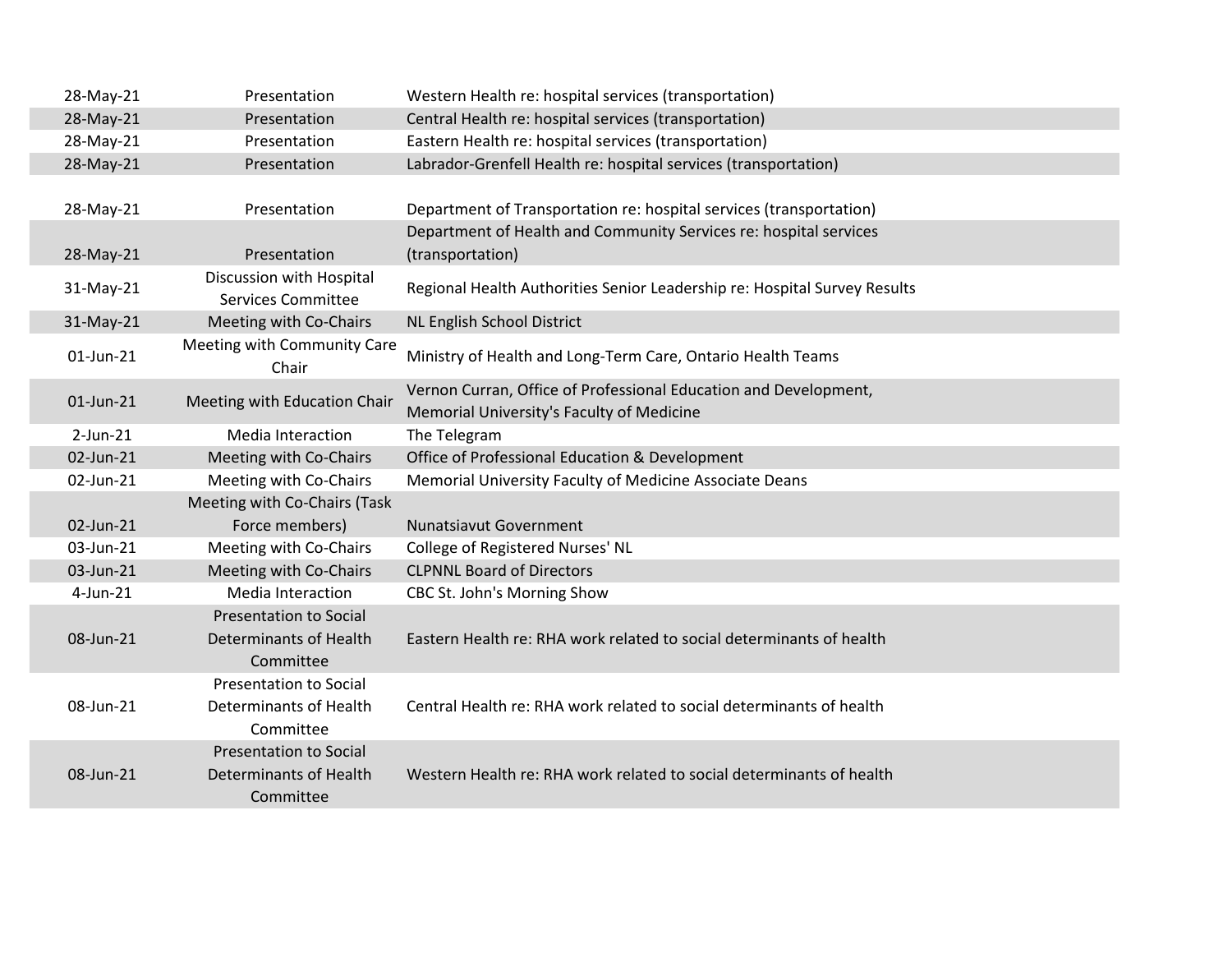| 08-Jun-21 | <b>Presentation to Social</b><br>Determinants of Health<br>Committee | Labrador-Grenfell Health re: RHA work related to social determinants of<br>health    |
|-----------|----------------------------------------------------------------------|--------------------------------------------------------------------------------------|
| 10-Jun-21 | Presentation to the Aging<br><b>Population Committee</b>             | Labrador-Grenfell Health re: Long-Term Care                                          |
| 10-Jun-21 | Presentation to the Aging<br><b>Population Committee</b>             | Western Health re: Long-Term Care                                                    |
| 10-Jun-21 | Presentation to the Aging<br><b>Population Committee</b>             | Central Health re: Long-Term Care                                                    |
| 10-Jun-21 | Presentation to the Aging<br><b>Population Committee</b>             | Eastern Health re: Long-Term Care                                                    |
| 11-Jun-21 | Meeting with Co-Chairs                                               | <b>Government of NL Deputy Ministers</b>                                             |
| 14-Jun-21 | Discussion with Hospital<br><b>Services Committee</b>                | Labrador-Grenfell Health re: LGH Facility Data                                       |
| 14-Jun-21 | Discussion with Hospital<br><b>Services Committee</b>                | Western Health re: WH Facility Data                                                  |
| 15-Jun-21 | Presentation to Digital<br><b>Technology Committee</b>               | Eastern Health Clinical Services re: Hub-and-spoke model                             |
| 16-Jun-21 | Meeting with Co-Chairs                                               | NL Employers' Council CEO Rountable                                                  |
| 16-Jun-21 | Meeting with Community Care<br>Chair                                 | VP of Medical Services, Western Health re: Community Teams                           |
| 17-Jun-21 | Meeting with Community Care<br>Chair                                 | Dr. Dawn Turner re: experience of working in Ontario FHO                             |
| 17-Jun-21 | Meeting with Workforce<br><b>Group Secretariats</b>                  | Readiness & Education Working Dallas Mercer and Associates re: disability management |
| 21-Jun-21 | Meeting with Co-Chairs                                               | Eastern Health Board of Directors and Senior Leadership                              |
| 21-Jun-21 | Meeting with Co-Chairs                                               | RNUNL Board of Directors and Senior Leadership                                       |
| 22-Jun-21 | Meeting with Co-Chairs                                               | Western Health Board of Directors and Senior Leadership                              |
|           |                                                                      |                                                                                      |
| 22-Jun-21 | Meeting with Co-Chairs                                               | Labrador-Grenfell Health Board of Directors and Senior Leadership                    |
|           | <b>Presentation to Social</b>                                        | Department of Children, Seniors and Social Development re: Disability,               |
| 22-Jun-21 | Determinants of Health                                               | Poverty & Wellbeing, Seniors & Aging, Child Welfare, Income Support,                 |
|           | Committee                                                            | <b>Community Sector</b>                                                              |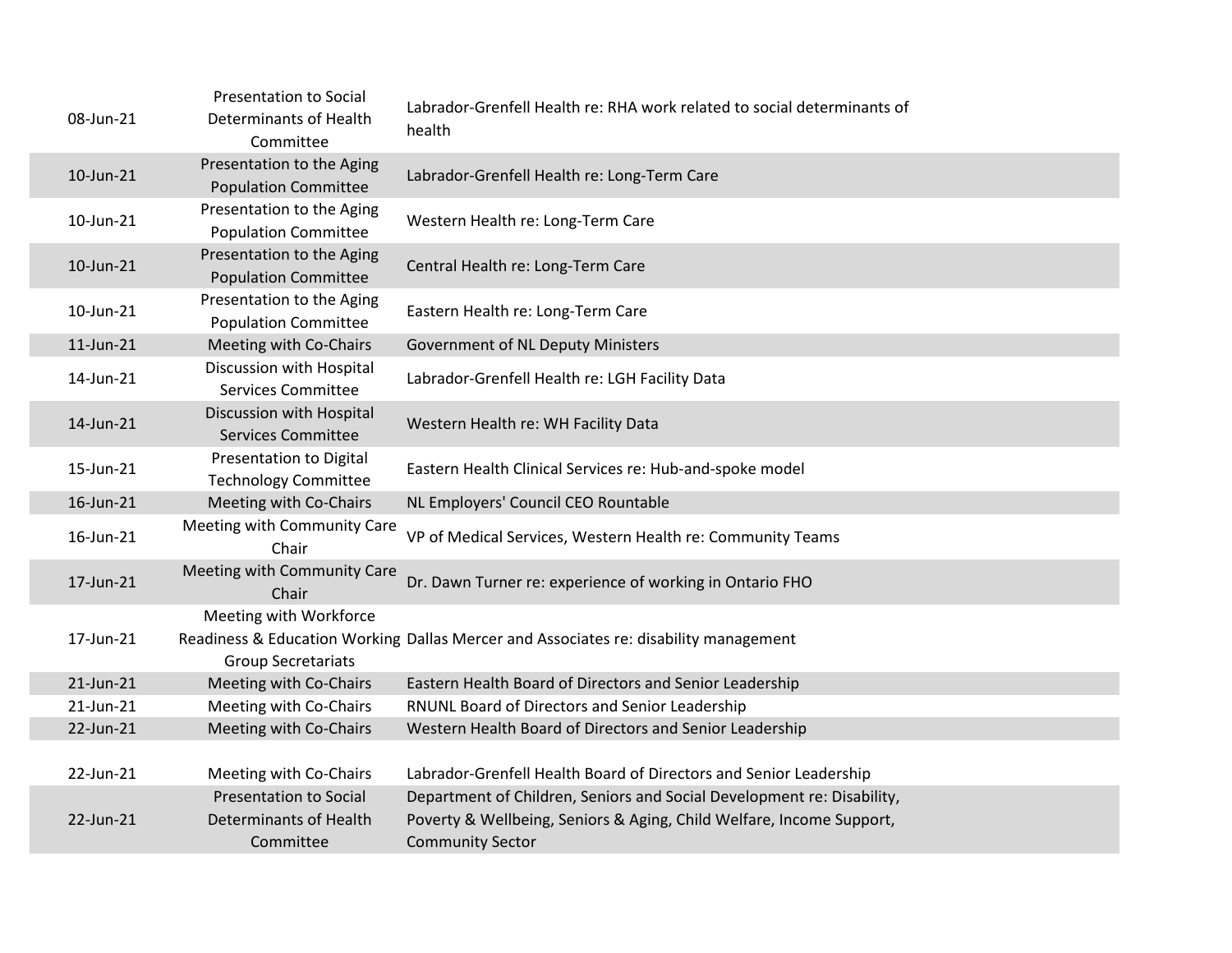|           | <b>Presentation to Social</b>                             |                                                                                                                                                               |                          |
|-----------|-----------------------------------------------------------|---------------------------------------------------------------------------------------------------------------------------------------------------------------|--------------------------|
| 22-Jun-21 | Determinants of Health<br>Committee                       | NL Housing Corporation re: Supported Community Centres                                                                                                        |                          |
|           |                                                           |                                                                                                                                                               |                          |
| 23-Jun-21 | Meeting with Co-Chairs                                    | Association of Allied Health Professionals of NL Board and Leadership                                                                                         |                          |
| 23-Jun-21 | Meeting with Co-Chairs                                    | NLCHI Board of Directors and Senior Leadership                                                                                                                |                          |
| 23-Jun-21 | Meeting with Co-Chairs                                    | <b>NAPE Leadership</b>                                                                                                                                        |                          |
| 23-Jun-21 | Meeting with Co-Chairs                                    | <b>NLMA Board of Directors</b>                                                                                                                                |                          |
| 23-Jun-21 | Meeting with Co-Chairs                                    | Central Health Board of Directors and Senior Leadership                                                                                                       |                          |
| 23-Jun-21 | Chair                                                     | Meeting with Community Care Dr. Dave Thomas, Family Physician, Port aux Basques re: rural primary<br>care                                                     |                          |
| 23-Jun-21 | <b>Presentation to Community</b><br><b>Care Committee</b> | BC Divisions of Family Practice, facilitated by FPRP                                                                                                          |                          |
| 23-Jun-21 | <b>Special Town Hall</b>                                  | Western Health Leadership Staff                                                                                                                               | 90                       |
| 24-Jun-21 | Meeting with Co-Chairs                                    | <b>Government of NL Cabinet</b>                                                                                                                               |                          |
| 24-Jun-21 | <b>Presentation to Community</b><br>Care Committee        | NL College of Social Workers re: role of social workers in primary health<br>care teams                                                                       |                          |
| 24-Jun-21 | Presentation to Quality Health<br><b>Care Committee</b>   | Director, Cardiac & Critical Care, Eastern Health & Memorial University<br>PhD Student re: A case study on stroke care in NL to inform quality<br>improvement |                          |
| 24-Jun-21 | Special Town Hall                                         | Aging Population Long-term Care Resident/Family Councils                                                                                                      | 23                       |
| 25-Jun-21 | Meeting with Co-Chairs                                    | Government of NL Assistant Deputy Ministers                                                                                                                   |                          |
| 25-Jun-21 | Meeting with Co-Chairs                                    | <b>CLPNNL Board of Directors</b>                                                                                                                              |                          |
| 28-Jun-21 | Discussion with Hospital<br><b>Services Committee</b>     | Central Health re: CH Facility Data                                                                                                                           |                          |
| 28-Jun-21 | Discussion with Hospital<br><b>Services Committee</b>     | Eastern Health re: EH Facility Data                                                                                                                           |                          |
| 28-Jun-21 | Media Interaction                                         | <b>NTV</b>                                                                                                                                                    |                          |
|           |                                                           |                                                                                                                                                               |                          |
| 28-Jun-21 | Meeting with Co-Chairs                                    | Memorial University Faculty of Medicine Senior Management Committee                                                                                           |                          |
| 28-Jun-21 | <b>Public Town Hall</b>                                   | Engagement Series 3 - Town Hall 1                                                                                                                             | 125                      |
|           |                                                           |                                                                                                                                                               | 85 (+ 20 live viewers on |
| 28-Jun-21 | <b>Public Town Hall</b>                                   | Engagement Series 3 - Town Hall 2                                                                                                                             | Facebook)                |
| 28-Jun-21 | <b>Special Town Hall</b>                                  | RHA Town Hall - Central Health 1                                                                                                                              |                          |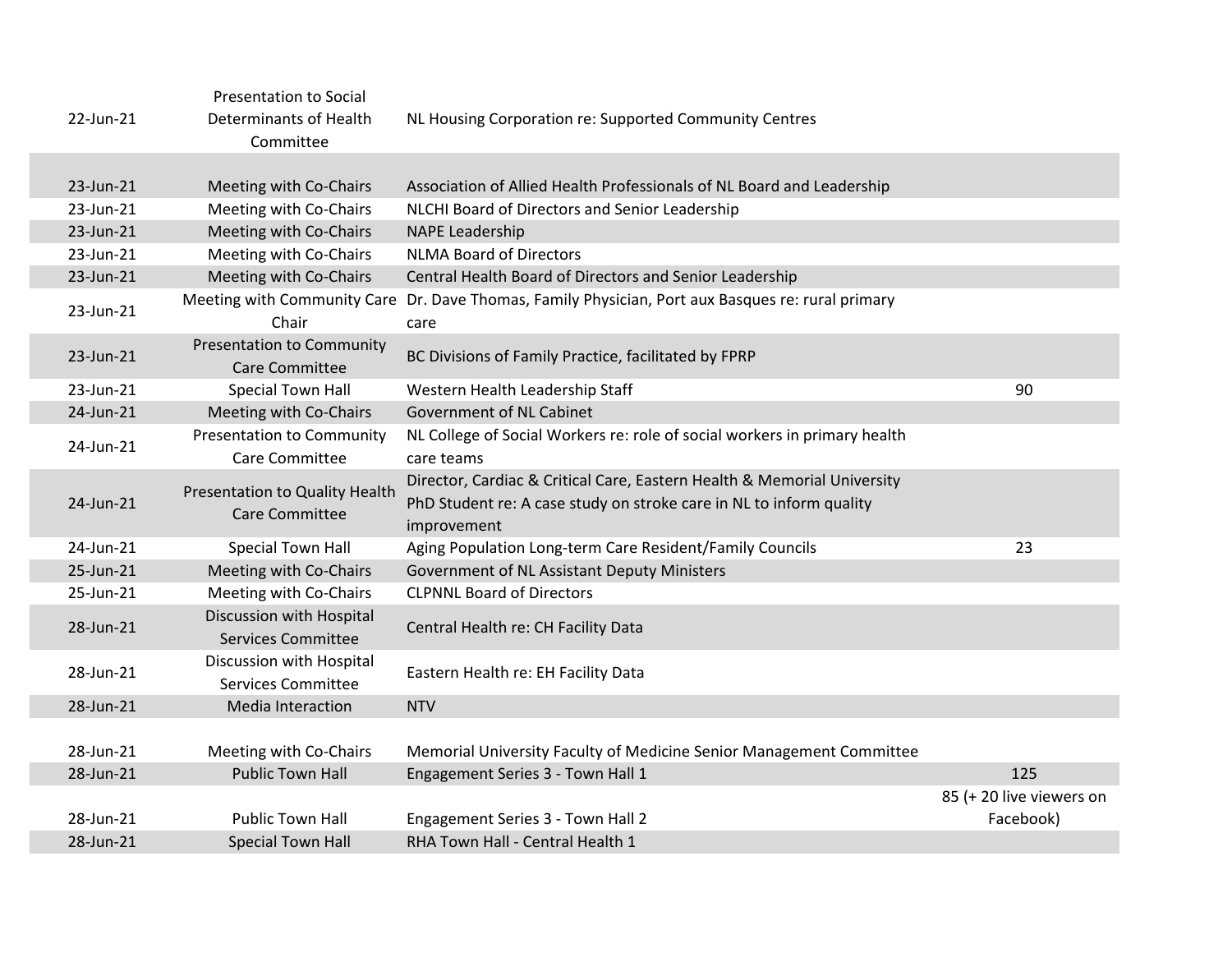| 28-Jun-21 | <b>Special Town Hall</b>       | RHA Town Hall - Western Health 1                                     | 120                      |
|-----------|--------------------------------|----------------------------------------------------------------------|--------------------------|
| 29-Jun-21 | Media Interaction              | The Telegram                                                         |                          |
| 29-Jun-21 | <b>Presentation to Digital</b> | Eastern Health's Remote Patient Monitoring Program re: Patient and   |                          |
|           | <b>Technology Committee</b>    | Provider feedback                                                    |                          |
| 29-Jun-21 | <b>Public Town Hall</b>        | Engagement Series 3 - Town Hall 3                                    | 67                       |
|           |                                |                                                                      | 88 (+ 26 live viewers on |
| 29-Jun-21 | <b>Public Town Hall</b>        | Engagement Series 3 - Town Hall 4                                    | Facebook)                |
| 29-Jun-21 | <b>Special Town Hall</b>       | RHA Town Hall - Eastern Health 1                                     | 335                      |
| 29-Jun-21 | <b>Special Town Hall</b>       | RHA Town Hall - Central Health 2                                     | 100                      |
| 29-Jun-21 | <b>Special Town Hall</b>       | RHA Town Hall - Labrador Grenfell Health 1                           | 79                       |
| 30-Jun-21 | Discussion with Aging          | Department of Health and Community Services re: Legislation and      |                          |
|           | <b>Population Committee</b>    | Regulations in Long-term Care                                        |                          |
|           | Meeting with Social            |                                                                      |                          |
| 30-Jun-21 | Determinants of Health Sub-    | Department of Education re: K-12 & Early Childhood Development Group |                          |
|           | committee                      |                                                                      |                          |
| 30-Jun-21 | Special Town Hall              | RHA Town Hall - Eastern Health 2                                     | 100                      |
| 30-Jun-21 | <b>Special Town Hall</b>       | RHA Town Hall - Labrador Grenfell Health 2                           | 100                      |
| 05-Jul-21 | Meeting with Co-Chairs         | NL English School District                                           |                          |
|           |                                | Memorial University Centre for Collaborative Health Professional     |                          |
| 06-Jul-21 | Presentation                   | Education                                                            |                          |
| 06-Jul-21 | Presentation                   | Office of Professional Education & Development                       |                          |
| 06-Jul-21 | Presentation                   | Western Regional School of Nursing                                   |                          |
| 06-Jul-21 | Presentation                   | <b>Memorial University Faculty of Nursing</b>                        |                          |
| 06-Jul-21 | Presentation                   | Memorial University School of Social Work                            |                          |
| 06-Jul-21 | Presentation                   | College of the North Atlantic                                        |                          |
| 06-Jul-21 | Presentation                   | <b>College of Physicians and Surgeons</b>                            |                          |
| 06-Jul-21 | Presentation                   | Undergraduate Medical Education, Memorial University                 |                          |
| 06-Jul-21 | Presentation                   | Memorial University School of Pharmacy                               |                          |
| 06-Jul-21 | Special Town Hall              | <b>Patient/Community Advisor Groups</b>                              | 22                       |
| 07-Jul-21 | <b>Special Town Hall</b>       | <b>Private Businesses</b>                                            | 15                       |
| 08-Jul-21 | Meeting with Co-Chairs         | Family Practice Renewal Program                                      |                          |
| 08-Jul-21 | <b>Special Town Hall</b>       | Municipalities                                                       | 17                       |
|           |                                |                                                                      | 46 live viewers on       |
| 13-Jul-21 | <b>Public Town Hall</b>        | Engagement Series 3 - Town Hall Follow-up Facebook Live              | Facebook                 |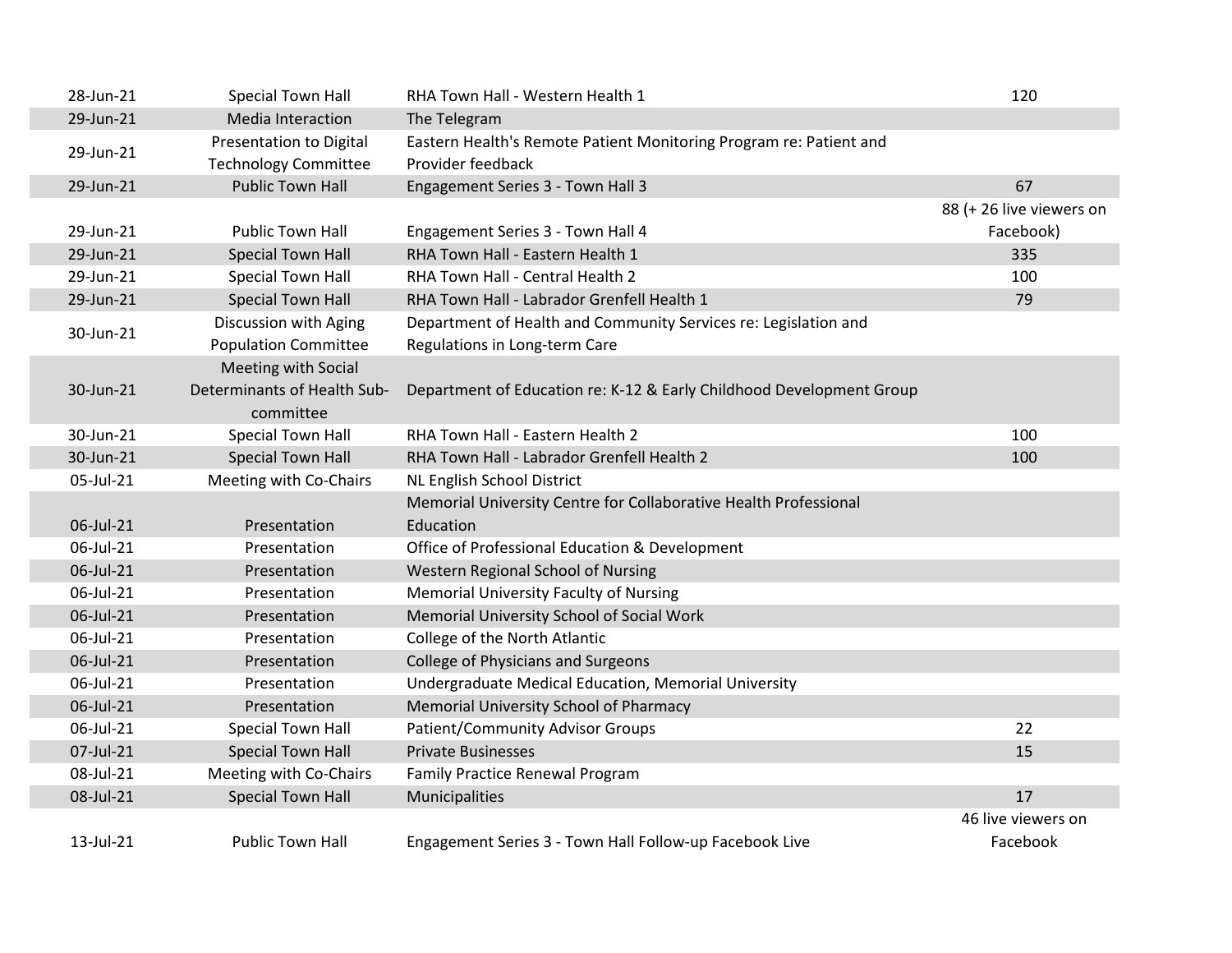| 14-Jul-21 | Meeting with Co-Chairs                                  | <b>PC Caucus</b>                                                                                                                                             |    |
|-----------|---------------------------------------------------------|--------------------------------------------------------------------------------------------------------------------------------------------------------------|----|
| 14-Jul-21 | Meeting with Co-Chairs                                  | <b>Central Health Board of Directors</b>                                                                                                                     |    |
|           | Meeting with Co-Chairs (Task                            |                                                                                                                                                              |    |
| 14-Jul-21 | Force members)                                          | <b>Nunatsiavut Government</b>                                                                                                                                |    |
| 14-Jul-21 | Presentation                                            | Central Health re: workforce readiness                                                                                                                       |    |
| 14-Jul-21 | Presentation                                            | NL Centre for Health Information re: workforce readiness                                                                                                     |    |
| 14-Jul-21 | Presentation                                            | Western Health re: workforce readiness                                                                                                                       |    |
|           |                                                         |                                                                                                                                                              |    |
| 14-Jul-21 | Presentation                                            | Department of Health & Community Services re: workforce readiness                                                                                            |    |
| 14-Jul-21 | Presentation                                            | Eastern Health re: workforce readiness                                                                                                                       |    |
| 14-Jul-21 | Presentation                                            | Labrador-Grenfell Health re: workforce readiness                                                                                                             |    |
| 16-Jul-21 | Meeting with Co-Chairs                                  | Minister of Municipal and Provincial Affairs                                                                                                                 |    |
| 16-Jul-21 | Presentation                                            | <b>Bonne Bay Consulting</b>                                                                                                                                  |    |
| 16-Jul-21 | Presentation                                            | Dr. Jane Gosine re: Social Prescribing                                                                                                                       |    |
| 16-Jul-21 | Presentation                                            | United Way NL                                                                                                                                                |    |
| 16-Jul-21 | Presentation                                            | Canadian Society of Hospital Pharmacists-NL                                                                                                                  |    |
| 16-Jul-21 | Presentation                                            | <b>Recreation NL</b>                                                                                                                                         |    |
| 16-Jul-21 | Presentation                                            | Anne Drover re: perinatal care, neonatal care                                                                                                                |    |
| 16-Jul-21 | Presentation                                            | Dr. Monica Kidd re: Family Centered Maternity Care                                                                                                           |    |
| 16-Jul-21 | Presentation                                            | <b>Quality Living Alliance for Seniors</b>                                                                                                                   |    |
| 16-Jul-21 | Presentation                                            | Office of Jack Harris                                                                                                                                        |    |
| 21-Jul-21 | Discussion with Ambulance<br>Subcommittee               | Department of Health and Community Services re: Ambulance System                                                                                             |    |
| 21-Jul-21 | Meeting with Co-Chairs                                  | <b>NDP Caucus</b>                                                                                                                                            |    |
| 28-Jul-21 | Meeting with Co-Chairs                                  | <b>NunatuKavut Community Council</b>                                                                                                                         |    |
| 29-Jul-21 | Meeting with Co-Chairs                                  | Combined Councils of Labrador and other Labrador Leaders                                                                                                     | 10 |
|           |                                                         | Physicians and other staff of Charles S. Curtis Memorial Hospital-St.                                                                                        |    |
| 29-Jul-21 | <b>Special Town Hall</b>                                | Anthony                                                                                                                                                      | 70 |
| 30-Jul-21 | <b>Special Town Hall</b>                                | Labrador West, Labrador Central, Coastal Labrador Clinics                                                                                                    |    |
| 05-Aug-21 | Meeting with Community Care<br>Chair                    | Doctors of BC re: team-based model of care                                                                                                                   |    |
| 05-Aug-21 | Presentation to Quality Health<br><b>Care Committee</b> | The Upstream Lab, Unity Health Toronto; Dr. Andrew Pinto re: Social<br>Determinants of Health: Health System and Social System Performance<br><b>Metrics</b> |    |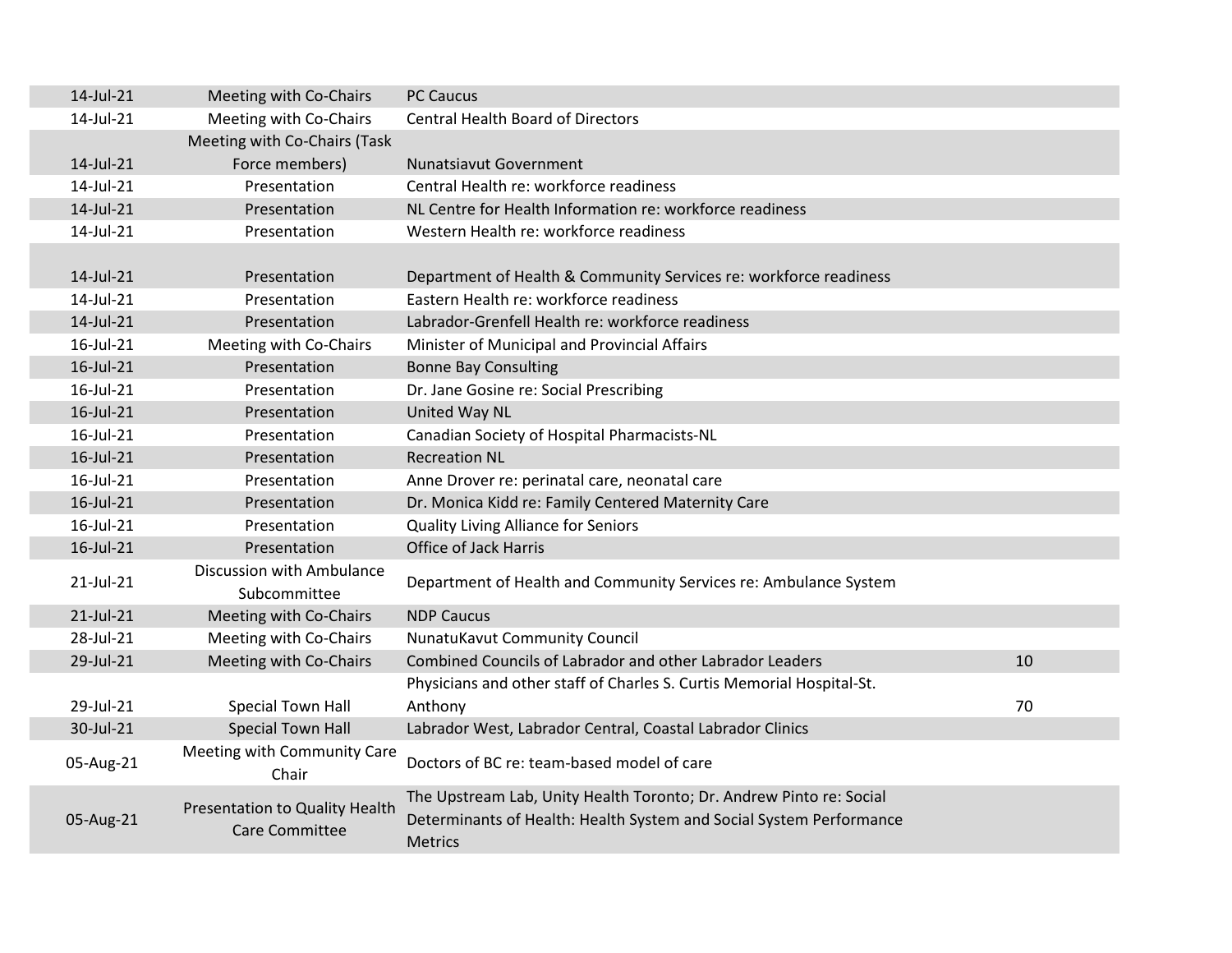| 06-Aug-21 | Meeting with Co-Chairs                                                       | NL Pharmacy Board                                                                                                                                                |    |
|-----------|------------------------------------------------------------------------------|------------------------------------------------------------------------------------------------------------------------------------------------------------------|----|
| 09-Aug-21 | Meeting with Co-Chairs                                                       | <b>RE-Boot Family Practice Network</b>                                                                                                                           |    |
| 09-Aug-21 | Meeting with Co-Chairs                                                       | NL English School District                                                                                                                                       |    |
| 10-Aug-21 | Meeting with Community Care<br>Chair                                         | Labrador-Grenfell Health re: Community Teams and primary health care                                                                                             |    |
| 12-Aug-21 | <b>Special Town Hall</b>                                                     | Rotary St. John's                                                                                                                                                | 50 |
| 16-Aug-21 | Discussion with Aging<br><b>Population Committee</b>                         | Department of Health and Community Services re: Aging Population<br>Committee Implmentation Ideas                                                                |    |
| 16-Aug-21 | Special Town Hall                                                            | GB Cross Memorial Medical Staff Association, Community Leaders,<br>Municipal Politicians (Town of Clarenville)                                                   | 12 |
| 19-Aug-21 | <b>Presentation to Community</b><br><b>Care Committee</b>                    | Kids Eat Smart, School Lunch and Kids Eat First programs re: increasing<br>burden of family caregiving across the broad spectrum of need within the<br>community |    |
| 19-Aug-21 | Presentation to Quality Health<br>Care Committee                             | Eastern Health re: Innovating Together: Positioning Eeastern Health as a<br>Living Lab                                                                           |    |
| 23-Aug-21 | Meeting with Co-Chairs                                                       | <b>GB Cross Memorial</b>                                                                                                                                         |    |
| 25-Aug-21 | Meeting with Co-Chairs (Task<br>Force members)                               | Nunatsiavut Government                                                                                                                                           |    |
| 25-Aug-21 | Presentation to<br>Finance/Intergovernmental<br><b>Affairs Working Group</b> | Intergovernmental Affairs Secretariat, Patricia Hearn, Deputy Minister re:<br>linkages and strategy with Federal Government                                      |    |
| 26-Aug-21 | Presentation to the Aging<br><b>Population Committee</b>                     | Western Health re: Allocation of Restorative Beds                                                                                                                |    |
| 26-Aug-21 | Presentation to the Aging<br><b>Population Committee</b>                     | Raisa Mirza re: Culture Change and Change Management                                                                                                             |    |
| 31-Aug-21 | Meeting with Social<br>Determinants of Health Sub-<br>committee              | Western Health re: Comprehensive School Health Assessment Program<br>and Youth Outreach Program                                                                  |    |
|           |                                                                              | Premier's Task Force on Improving Educational Outcomes re: children's                                                                                            |    |
| 31-Aug-21 | Presentation                                                                 | health                                                                                                                                                           |    |
| 31-Aug-21 | Presentation                                                                 | Dept. of Health and Community Services re: children's health                                                                                                     |    |
| 31-Aug-21 | Presentation                                                                 | Labrador-Grenfell Health re: children's health                                                                                                                   |    |
| 31-Aug-21 | Presentation                                                                 | Western Health re: children's health                                                                                                                             |    |
| 31-Aug-21 | Presentation                                                                 | Central Health re: children's health                                                                                                                             |    |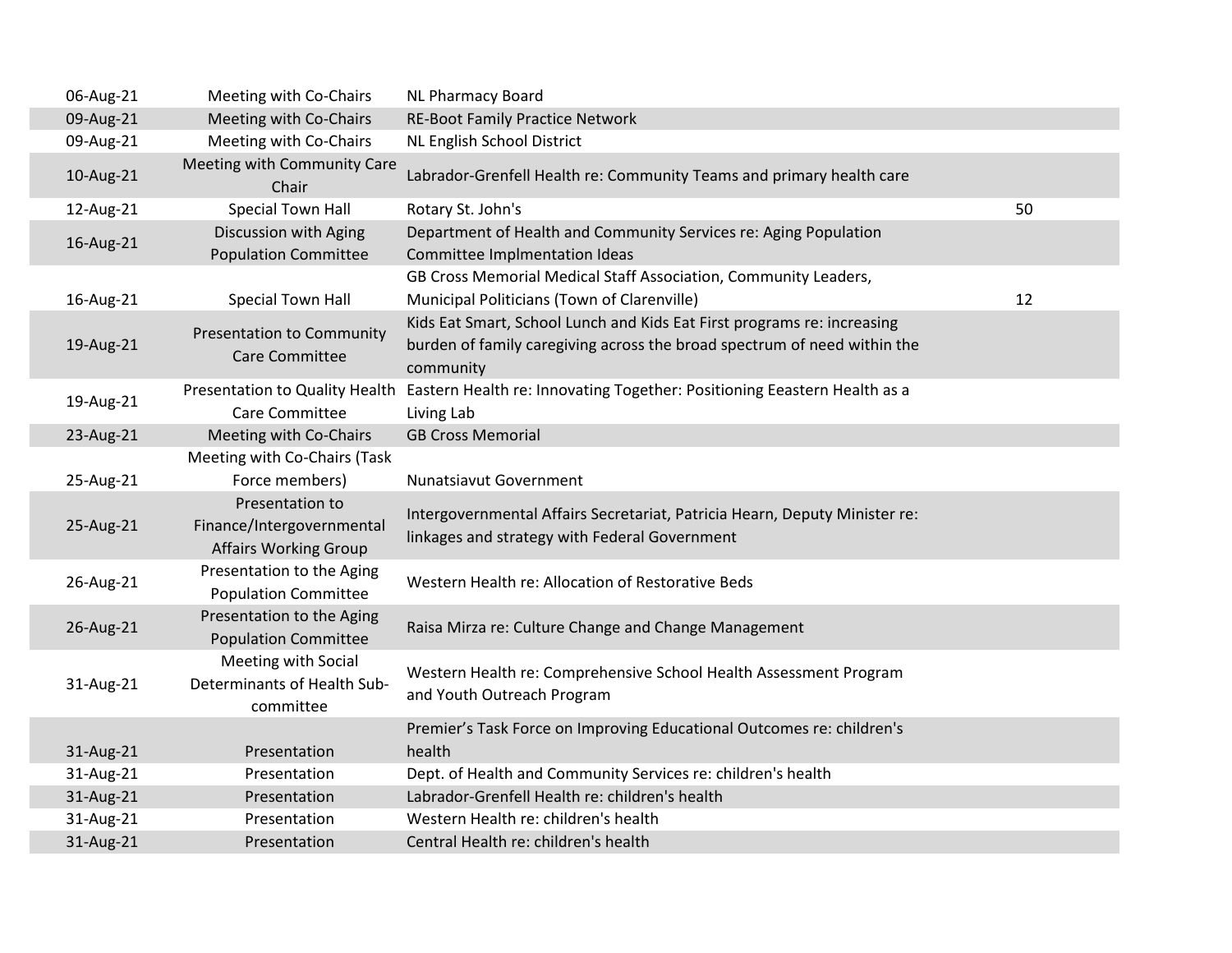|           |                              | Department of Children, Seniors and Social Development re: children's                            |                         |
|-----------|------------------------------|--------------------------------------------------------------------------------------------------|-------------------------|
| 01-Sep-21 | Presentation                 | health                                                                                           |                         |
| 01-Sep-21 | Presentation                 | Department of Education re: children's health                                                    |                         |
|           |                              |                                                                                                  |                         |
| 01-Sep-21 | Presentation                 | Conseil Scolaire Francophone Provincial (CSFP) re: children's health                             |                         |
| 01-Sep-21 | Presentation                 | NL English School District re: children's health                                                 |                         |
|           |                              | Choices for Youth (Integrated Service Delivery for Youth) re: children's                         |                         |
| 01-Sep-21 | Presentation                 | health                                                                                           |                         |
| 01-Sep-21 | Presentation                 | NL Association of Family Resource Programs re: children's health                                 |                         |
|           | Meeting with Co-Chairs (Task |                                                                                                  |                         |
| 02-Sep-21 | Force members)               | Yvette Coffey, RNUNL                                                                             |                         |
|           |                              |                                                                                                  | Audience: 67,600 (St.   |
| 06-Sep-21 | Media Buy-Radio              | 56 30-sec spots, 2 weeks, OZFM                                                                   | John's only)            |
| 06-Sep-21 | Media Buy-Radio              | 48 30-sec spots, 2 weeks, VOCM                                                                   |                         |
| 06-Sep-21 | Media Buy-TV                 | 32 30-sec spots (25% prime time), 3 weeks, NTV                                                   | Audience: 359,000       |
| 09-Sep-21 | Special Town Hall            | International Grenfell Association Board of Directors                                            |                         |
| 10-Sep-21 | Presentation                 | Office of the Child & Youth Advocate                                                             |                         |
| 10-Sep-21 | Presentation                 | SportNL                                                                                          |                         |
| 10-Sep-21 | Presentation                 | <b>Arthritis Society</b>                                                                         |                         |
| 10-Sep-21 | Presentation                 | Baby-Friendly Council of NL                                                                      |                         |
| 10-Sep-21 | Presentation                 | Children and Youth in Alternate Care Clinic                                                      |                         |
| 10-Sep-21 | Presentation                 | Amy Howard, Gail Cowan, Paul Dancey re: pediatrics                                               |                         |
| 10-Sep-21 | Presentation                 | Seafair Capital                                                                                  |                         |
| 10-Sep-21 | Presentation                 | Sharon Peters re: ICU and eICU                                                                   |                         |
| 10-Sep-21 | Presentation                 | Dave Thomas re: Rural and Remote Services                                                        |                         |
| 10-Sep-21 | Presentation                 | Janeway Lifestyle Program                                                                        |                         |
| 10-Sep-21 | Presentation                 | Dr. Jason Chaulk re: physician health and workplace efficiency                                   |                         |
| 10-Sep-21 | Presentation                 | Dr. Katy Smallwood re: community/rural obstetrics                                                |                         |
| 10-Sep-21 | <b>Special Town Hall</b>     | NL Health Regulators Network (NLHRN)                                                             |                         |
|           |                              |                                                                                                  | Reach: 125,689; Clicks: |
| 12-Sep-21 | Media Buy-Social Media       | Twitter, 8 weeks                                                                                 | 1,071                   |
| 13-Sep-21 | <b>Special Town Hall</b>     | <b>Endeavour Family Practice Network</b>                                                         |                         |
| 14-Sep-21 |                              | Meeting with Community Care Dr. Mari-Lynne Sinnott re: Downtown Collaborative Clinic and care of |                         |
|           | Chair                        | vulnerable populations                                                                           |                         |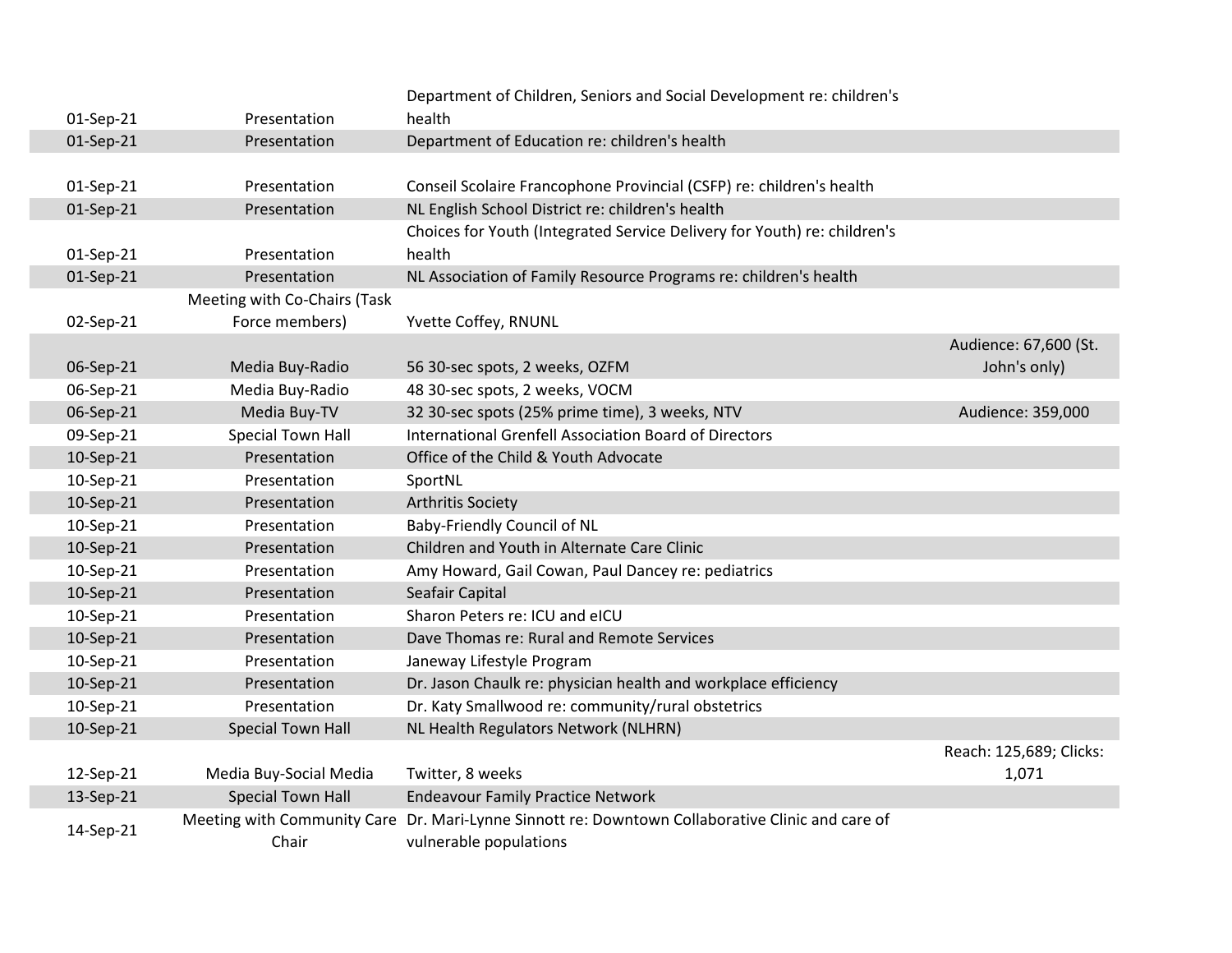| 14-Sep-21 | <b>Special Town Hall</b>         | Leadership in Carbonear region (i.e. MHAs, joint council reps)                                |                        |
|-----------|----------------------------------|-----------------------------------------------------------------------------------------------|------------------------|
|           |                                  |                                                                                               | Reach: 90,522; Clicks: |
| 15-Sep-21 | Media Buy-Social Media           | Facebook, 9 weeks                                                                             | 2,418                  |
|           |                                  |                                                                                               | Reach: 101,400; 45,520 |
| 15-Sep-21 | Media Buy-Social Media           | YouTube pre-roll, 9 weeks                                                                     | complete views         |
| 15-Sep-21 | <b>Special Town Hall</b>         | Carbonear Region-Public Town Hall                                                             | 30                     |
| 15-Sep-21 | <b>Special Town Hall</b>         | <b>CARE Conference Session</b>                                                                |                        |
|           | <b>Presentation to Community</b> | FoneMed re: 811 Healthline                                                                    |                        |
| 16-Sep-21 | Care Committee                   |                                                                                               |                        |
|           | <b>Presentation to Community</b> |                                                                                               |                        |
| 16-Sep-21 | Care Committee                   | Department of Health and Community Services re: 811 Healthline                                |                        |
| 16-Sep-21 | <b>Special Town Hall</b>         | <b>Nursing Students</b>                                                                       |                        |
|           | Meeting with Community Care      | Reboot Family Practice Network re: Community Teams                                            |                        |
| 17-Sep-21 | Chair                            |                                                                                               |                        |
| 17-Sep-21 | Presentation                     | <b>NL Housing Corporation</b>                                                                 |                        |
| 17-Sep-21 | Presentation                     | <b>NL Human Rights Commission</b>                                                             |                        |
| 17-Sep-21 | Presentation                     | NL English School District                                                                    |                        |
|           | Discussion with Community        |                                                                                               |                        |
| 20-Sep-21 | Care Committee & Social          | Regional Health Authorities, NLPHA, Nunatsiavut Government, Mushuau                           |                        |
|           | <b>Determinants of Health</b>    | Innu First Nations and others re: Public Health                                               |                        |
|           | Committee                        |                                                                                               |                        |
| 21-Sep-21 |                                  | Meeting with Community Care Quality of Care NL re: demonstration of the pilot Health Home web |                        |
|           | Chair                            | platform                                                                                      |                        |
| 22-Sep-21 | Presentation                     | Provincial Advisory Council on the Status of Women                                            |                        |
| 22-Sep-21 | Presentation                     | <b>NLOWE</b>                                                                                  |                        |
| 22-Sep-21 | Presentation                     | Office of Women and Gender Equality                                                           |                        |
| 22-Sep-21 | Presentation                     | YWCA St. John's                                                                               |                        |
|           | Meeting with Co-Chairs (Task     |                                                                                               |                        |
| 23-Sep-21 | Force members)                   | Jerry Earle, NAPE                                                                             |                        |
| 23-Sep-21 | Meeting with Community Care      | Pharmacists' Association of NL re: pharmacist role in community teams                         |                        |
|           | Chair                            |                                                                                               |                        |
| 23-Sep-21 | Presentation                     | Provincial Action Network on the Status of Women                                              |                        |
| 23-Sep-21 | Presentation                     | Learning Disabilities Association of NL                                                       |                        |
| 23-Sep-21 | Presentation                     | Momentum Development Support                                                                  |                        |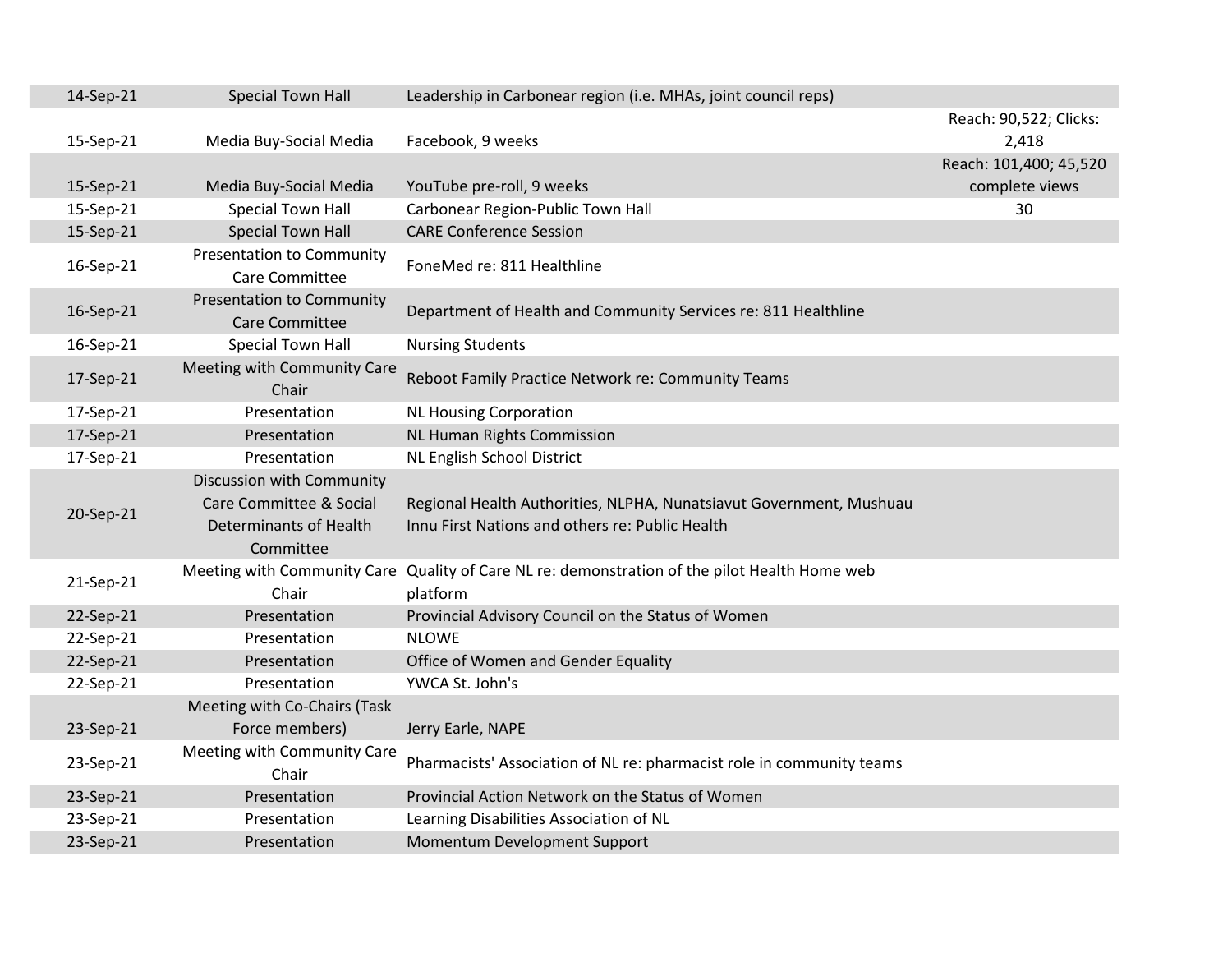| 23-Sep-21 | Presentation                 | EmpowerNL                                                               |                            |
|-----------|------------------------------|-------------------------------------------------------------------------|----------------------------|
| 23-Sep-21 | Presentation                 | Coalition of Persons with Disabilities -NL                              |                            |
| 23-Sep-21 | Presentation                 | Perinatal Mental Health Alliance                                        |                            |
|           |                              | Moving Media (Digital Billboards); Carbonear TC Square Mall; Corner     |                            |
|           |                              | Broom Valley Mall; Stephenville Mall; Clarenville Random Square Mall, 1 |                            |
| 24-Sep-21 | Media Buy-Out of Home        | month                                                                   | Audience: ~192,000         |
| 24-Sep-21 | Meeting with Community Care  | Primary Healthcare Research Unit re: current research activities in     |                            |
|           | Chair                        | primary care                                                            |                            |
| 24-Sep-21 | Presentation                 | NL Association of the Deaf                                              |                            |
| 28-Sep-21 | Presentation                 | Department of Immigration, Population Growth and Skills                 |                            |
| 28-Sep-21 | Presentation                 | Internationalization Office - Memorial University                       |                            |
| 28-Sep-21 | Presentation                 | Work Global Canada                                                      |                            |
|           | Meeting with Co-Chairs (Task |                                                                         |                            |
| 04-Oct-21 | Force members)               | Eastern Health CEO                                                      |                            |
| 05-Oct-21 | Presentation                 | Older Workers NL                                                        |                            |
| 05-Oct-21 | Presentation                 | Aging Research Centre (ARC NL)                                          |                            |
| 05-Oct-21 | Presentation                 | NL Association for Community Living                                     |                            |
| 05-Oct-21 | Presentation                 | St. Patrick's Mercy Home                                                |                            |
| 05-Oct-21 | Presentation                 | Newfoundland and Labrador 50+ Federation Inc.                           |                            |
| 05-Oct-21 | Presentation                 | Salvation Army Glenbrook Lodge                                          |                            |
| 05-Oct-21 | Presentation                 | <b>Connections for Seniors</b>                                          |                            |
|           |                              |                                                                         | Audience: 268,621; Clicks: |
| 06-Oct-21 | Media Buy-Online             | Leaderboard ad, 1 week, VOCM.com                                        | 194                        |
|           |                              | Minister of Children, Seniors and Social Development, Minister          |                            |
|           |                              | Responsible for the Status of Persons with Disabilities, Minister       |                            |
|           |                              | Responsible for the Community Sector, Minister Responsible for the NL   |                            |
| 06-Oct-21 | Meeting with Co-Chairs       | <b>Housing Corporation</b>                                              |                            |
|           | Meeting with Co-Chairs (Task |                                                                         |                            |
| 06-Oct-21 | Force members)               | <b>Nunatsiavut Government</b>                                           |                            |
|           | Meeting with Co-Chairs (Task |                                                                         |                            |
| 06-Oct-21 | Force members)               | <b>Central Health CEO</b>                                               |                            |
|           |                              |                                                                         | Audience: 97,059; CTR:     |
| 07-Oct-21 | Media Buy-Online             | Video pre-roll, 5.5 weeks, Saltwire Network                             | 0.72%                      |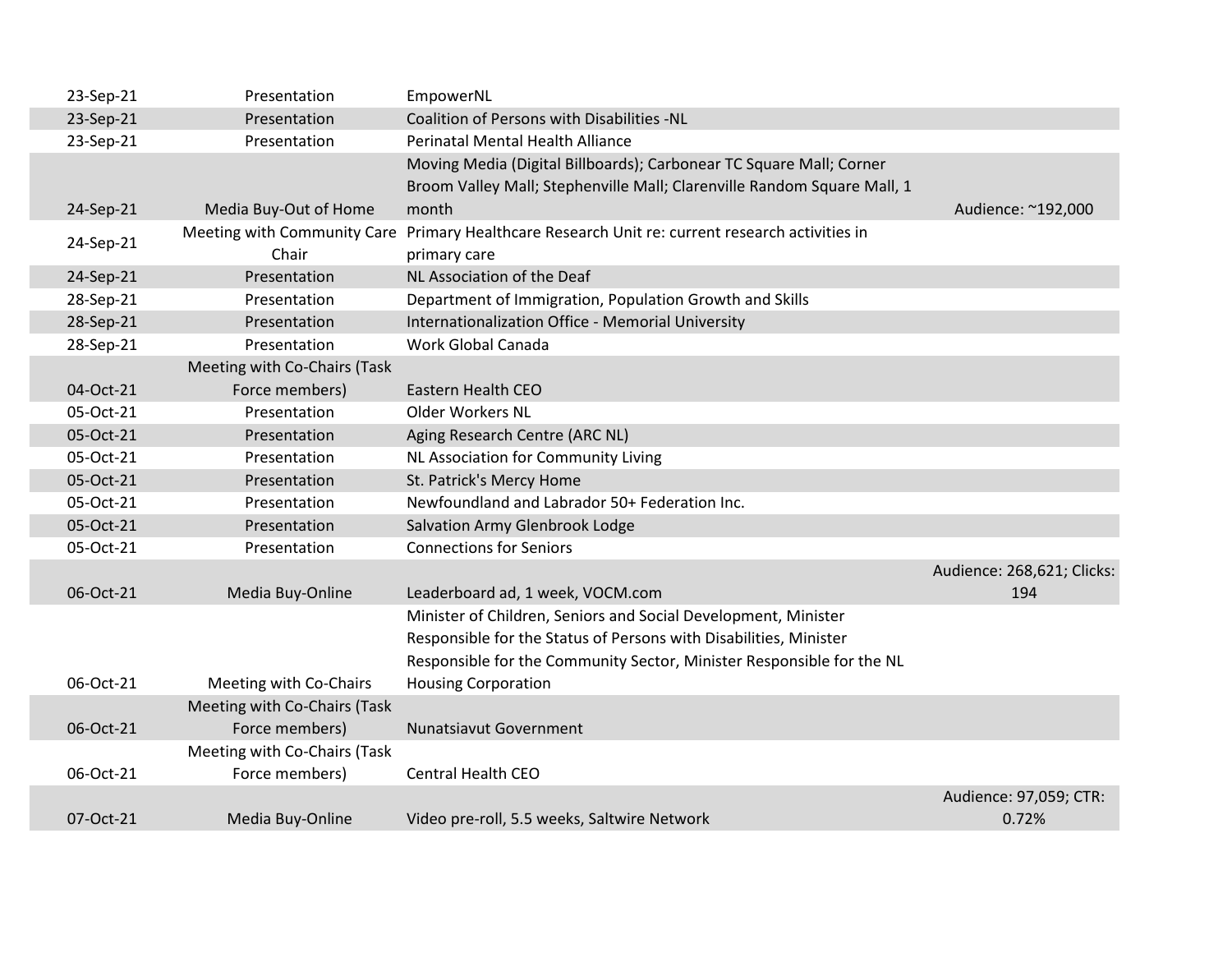|           |                               | Premier of NL, Minister of Health and Community Services, Deputy            |                            |
|-----------|-------------------------------|-----------------------------------------------------------------------------|----------------------------|
| 07-Oct-21 | Meeting with Co-Chairs        | Minister of Health and Community Services                                   |                            |
|           | Meeting with Co-Chairs (Task  |                                                                             |                            |
| 07-Oct-21 | Force members)                | Yvette Coffey, RNUNL                                                        |                            |
|           | Meeting with Co-Chairs (Task  |                                                                             |                            |
| 08-Oct-21 | Force members)                | Pam Toope, Association of Allied Health Professionals NL                    |                            |
|           | Meeting with Co-Chairs (Task  |                                                                             |                            |
| 08-Oct-21 | Force members)                | Sherry Hillier, CUPE                                                        |                            |
|           | Meeting with Co-Chairs (Task  |                                                                             |                            |
| 08-Oct-21 | Force members)                | Robert Thompson, NLMA                                                       |                            |
|           |                               |                                                                             | Audience: 431,425; Clicks: |
| 10-Oct-21 | Media Buy-Online              | Big Box ad, 2 weeks, VOCM.com                                               | 332                        |
|           | Meeting with Co-Chairs (Task  |                                                                             |                            |
| 12-Oct-21 | Force members)                | Margaret Steele, Memorial University Faculty of Medicine                    |                            |
| 12-Oct-21 | Presentation                  | End Homelessness St. John's                                                 |                            |
|           |                               |                                                                             |                            |
| 12-Oct-21 | Presentation                  | Newfoundland and Labrador Sexual Assault Crisis and Prevention Centre       |                            |
| 12-Oct-21 | Presentation                  | Royal Canadian Mounted Police                                               |                            |
| 12-Oct-21 | Presentation                  | <b>Community Education Network and Associates</b>                           |                            |
|           | <b>Presentation to Social</b> | Dr. Pat Parfrey re: Social Spending & Life Expectancy with supplementary    |                            |
| 12-Oct-21 | <b>Determinants of Health</b> | information from Dan Dutton at Dalhousie                                    |                            |
|           | Committee                     |                                                                             |                            |
| 12-Oct-21 | <b>Public Town Hall</b>       | Engagement Series 4 - Town Hall 1                                           | 95                         |
| 13-Oct-21 | Media Buy-Print               | Full page ad, North East Avalon Times                                       | 3,750 copies               |
| 13-Oct-21 | Media Buy-Print               | Full page ad, Shoreline                                                     | 11,000 copies              |
| 13-Oct-21 | Meeting with Co-Chairs        | <b>PC Caucus</b>                                                            |                            |
|           | Meeting with Co-Chairs (Task  |                                                                             |                            |
| 13-Oct-21 | Force members)                | Josh Smee, NL NDP Appointed Representative to Task Force                    |                            |
| 13-Oct-21 | <b>Public Town Hall</b>       | Engagement Series 4 - Town Hall 2                                           | 93                         |
|           |                               |                                                                             |                            |
| 14-Oct-21 | Meeting with Co-Chairs        | Memorial University VP Equity, Diversity & Inclusion - Dr. Delores Mullings |                            |
|           |                               | Honourable Lisa Dempster, Minister Responsible for Indigenous Affairs       |                            |
| 14-Oct-21 | Meeting with Co-Chairs        | and Reconciliation and for Labrador Affairs                                 |                            |
| 14-Oct-21 | Presentation                  | Nunatsiavut Government                                                      |                            |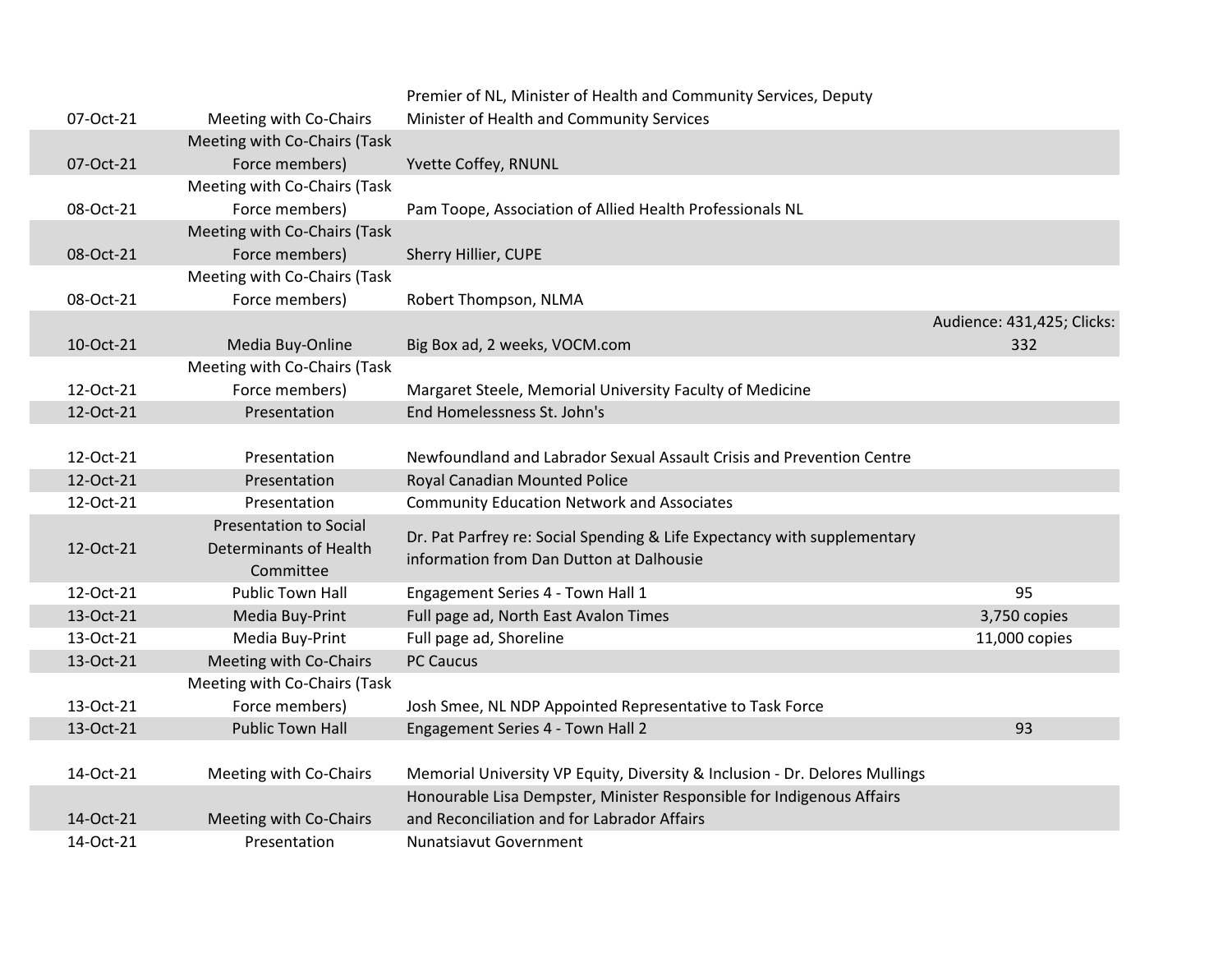| 14-Oct-21 | Presentation                                                  | <b>NunatuKavut Community Council</b>                                                                                                                                    |                          |
|-----------|---------------------------------------------------------------|-------------------------------------------------------------------------------------------------------------------------------------------------------------------------|--------------------------|
| 14-Oct-21 | Presentation                                                  | Flay Bay Band                                                                                                                                                           |                          |
| 14-Oct-21 | Presentation                                                  | Labrador Friendship Centre                                                                                                                                              |                          |
| 14-Oct-21 | Presentation                                                  | <b>Miawpukek First Nation</b>                                                                                                                                           |                          |
| 14-Oct-21 | Presentation to Quality Health<br><b>Care Committee</b>       | Eastern Health re: Stroke Presentation                                                                                                                                  |                          |
| 14-Oct-21 | Presentation to Quality Health<br>Care Committee              | Eastern Health re: Cardiac Care Presentation                                                                                                                            |                          |
| 14-Oct-21 | Presentation to Quality Health<br><b>Care Committee</b>       | Director, Provincial Cancer Care Program & Clinical Chief, Provincial<br>Cancer Care Program re: Provincial Cancer Care Program-10 year Service<br><b>Delivery Plan</b> |                          |
|           |                                                               |                                                                                                                                                                         | 70 (+ 20 live viewers on |
| 14-Oct-21 | <b>Public Town Hall</b>                                       | Engagement Series 4 - Town Hall 3                                                                                                                                       | Facebook)                |
| 15-Oct-21 | Meeting with Co-Chairs                                        | Government of NL Deputy Ministers                                                                                                                                       |                          |
|           | Meeting with Co-Chairs (Task                                  |                                                                                                                                                                         |                          |
| 18-Oct-21 | Force members)                                                | Labrador-Grenfell Health CEO                                                                                                                                            |                          |
| 18-Oct-21 | Meeting with Education Chair                                  | William Fitzgerald CM MD re: rural medicine and the need for rural<br>curriculum                                                                                        |                          |
| 18-Oct-21 | <b>Presentation to Workforce</b>                              | Department of Immigration, Population Growth and Skills, Katie Norman,                                                                                                  |                          |
|           | <b>Readiness Working Group</b>                                | ADM and Remzi Cej, Director                                                                                                                                             |                          |
|           | Meeting with Co-Chairs (Task                                  |                                                                                                                                                                         |                          |
| 19-Oct-21 | Force members)                                                | <b>Task Force Community Representatives</b>                                                                                                                             |                          |
| 19-Oct-21 | Presentation                                                  | Turnings                                                                                                                                                                |                          |
| 19-Oct-21 | Presentation                                                  | Stella's Circle (Just Us Women's Centre)                                                                                                                                |                          |
| 19-Oct-21 | <b>Presentation to Digital</b><br><b>Technology Committee</b> | NLMA re: stakeholder feedback on current issues/solutions                                                                                                               |                          |
| 19-Oct-21 | <b>Special Town Hall</b>                                      | <b>RNUNL Branch Presidents</b>                                                                                                                                          |                          |
| 20-Oct-21 | Meeting with Co-Chairs                                        | <b>Canadian Beverage Association</b>                                                                                                                                    |                          |
| 20-Oct-21 | Meeting with Co-Chairs                                        | Perry Trimper, MHA                                                                                                                                                      |                          |
|           | Meeting with Co-Chairs (Task                                  |                                                                                                                                                                         |                          |
| 20-Oct-21 | Force members)                                                | Ross Wiseman, PC Party of NL Appointed Representative to Task Force                                                                                                     |                          |
| 20-Oct-21 | Presentation                                                  | Anti Racism Coalition of NL (ARC-NL)                                                                                                                                    |                          |
| 20-Oct-21 | Presentation                                                  | Addressing Islamophobia in NL                                                                                                                                           |                          |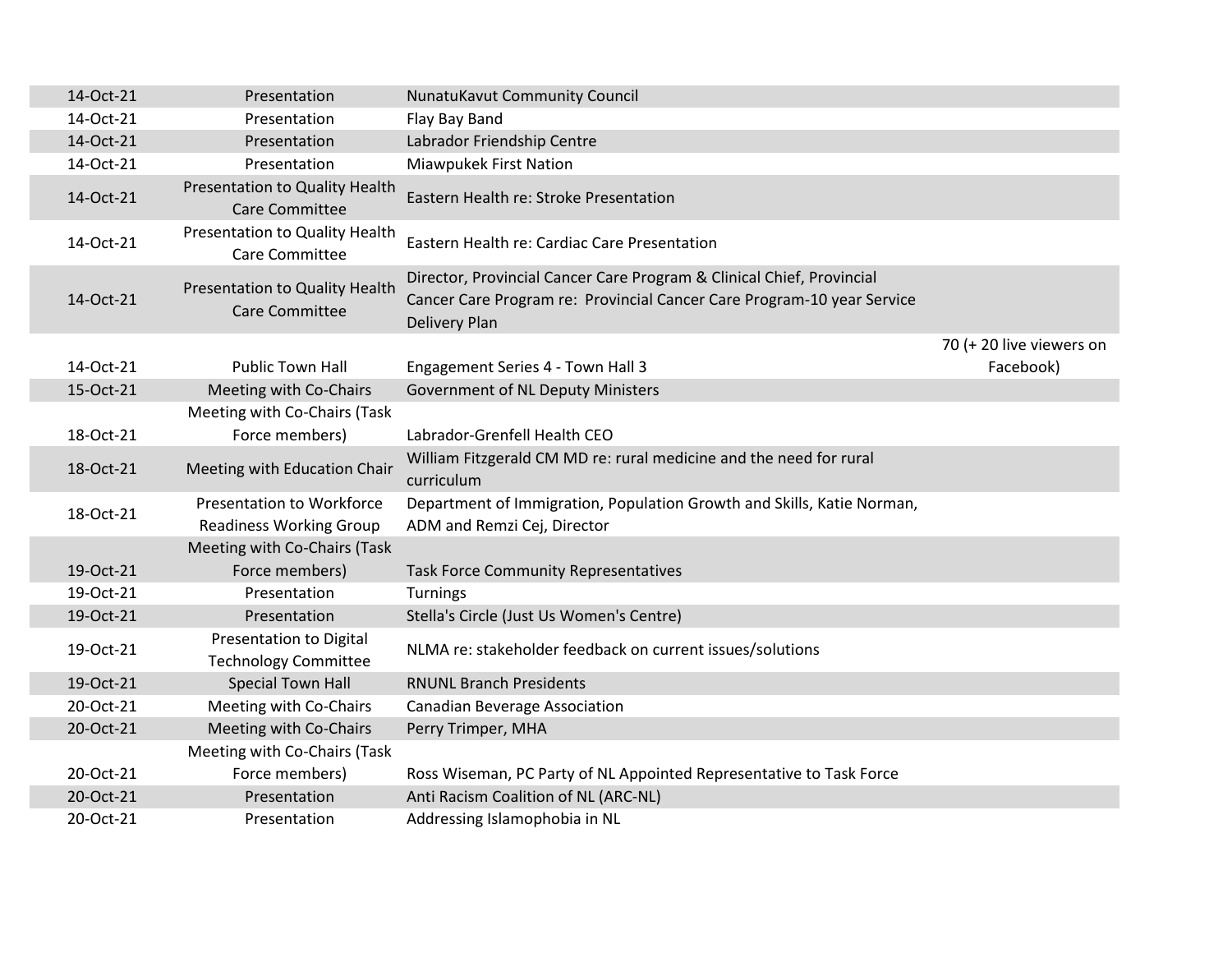| 20-Oct-21 | Presentation                  | Hindu Community of Newfoundland and Labrador - Hindu Temple            |     |
|-----------|-------------------------------|------------------------------------------------------------------------|-----|
| 20-Oct-21 | Presentation                  | Federation des Francophones de Terre-Neuve-et-Labrador                 |     |
| 20-Oct-21 | Presentation                  | <b>Black Lives Matter - NL</b>                                         |     |
| 21-Oct-21 | Presentation                  | Quality of Care NL/NL SUPPORT                                          |     |
| 21-Oct-21 | Presentation                  | Sharing Our Cultures Inc.                                              |     |
| 21-Oct-21 | Presentation                  | Safe Harbour Outreach Project                                          |     |
|           |                               | Department of Health & Community Services re: inclusion and health     |     |
| 22-Oct-21 | <b>Facilitated Discussion</b> | equity                                                                 |     |
|           |                               | Department of Children, Seniors & Social Development re: inclusion and |     |
| 22-Oct-21 | <b>Facilitated Discussion</b> | health equity                                                          |     |
| 22-Oct-21 | <b>Facilitated Discussion</b> | Labrador Affairs Secretariat re: inclusion and health equity           |     |
| 22-Oct-21 | <b>Facilitated Discussion</b> | Eastern Health re: inclusion and health equity                         |     |
| 22-Oct-21 | <b>Facilitated Discussion</b> | Western Health re: inclusion and health equity                         |     |
| 22-Oct-21 | <b>Facilitated Discussion</b> | Labrador-Grenfell Health re: inclusion and health equity               |     |
| 22-Oct-21 | <b>Facilitated Discussion</b> | Central Health re: inclusion and health equity                         |     |
| 22-Oct-21 | Meeting with Co-Chairs        | <b>NDP Caucus</b>                                                      |     |
|           | Meeting with Co-Chairs (Task  |                                                                        |     |
| 22-Oct-21 | Force members)                | <b>NLCHI CEO</b>                                                       |     |
| 25-Oct-21 | Discussion with Hospital      | Western Health Senior Leadership re: Hospital Services Committee Calls |     |
|           | <b>Services Committee</b>     | to Action                                                              |     |
| 25-Oct-21 | Discussion with Hospital      | Labrador-Grenfell Health Senior Leadership re: Hospital Services       |     |
|           | <b>Services Committee</b>     | <b>Committee Calls to Action</b>                                       |     |
| 25-Oct-21 | Special Town Hall             | <b>RNUNL Membership</b>                                                | 210 |
| 26-Oct-21 | Meeting with Education Chair  | Memorial University's Faculty of Medicine, Dean                        |     |
|           |                               |                                                                        |     |
| 26-Oct-21 | Presentation                  | <b>Seniors NL</b>                                                      |     |
| 26-Oct-21 | Presentation                  | WelcomeNL (program by Municipalities NL)                               |     |
| 26-Oct-21 | Presentation                  | <b>Community Sector Council of NL</b>                                  |     |
| 26-Oct-21 | Presentation                  | <b>Easter Seals NL</b>                                                 |     |
| 26-Oct-21 | Presentation                  | Transition House Association of Newfoundland and Labrador              |     |
| 26-Oct-21 | Presentation                  | YMCA NL                                                                |     |
| 26-Oct-21 | Presentation                  | Quadrangle NL                                                          |     |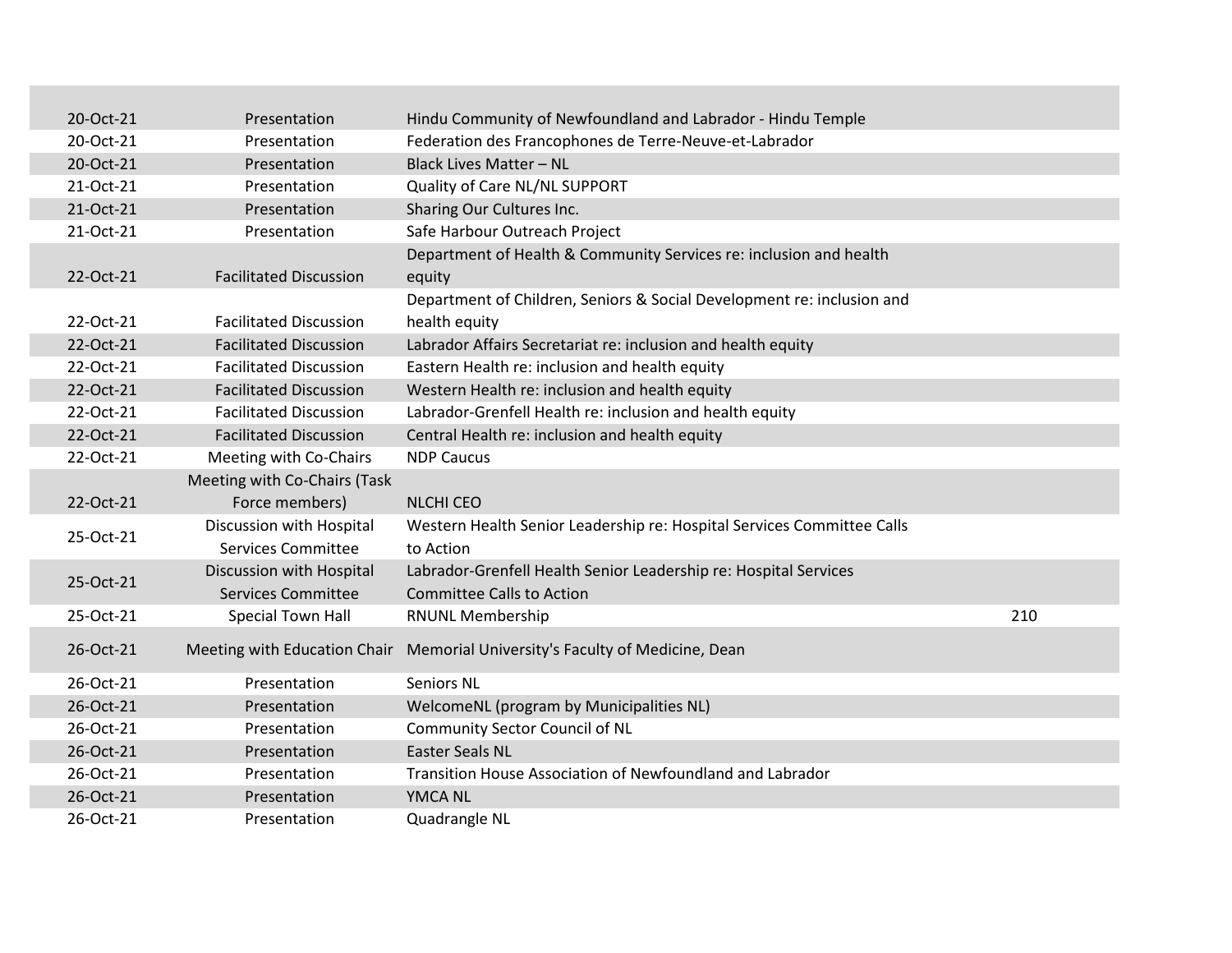| 27-Oct-21 | Chair                                                                                    | Meeting with Community Care Dr. Lyn Power, Burin re: Community teams resources and structure in<br><b>Burin</b> |                                       |
|-----------|------------------------------------------------------------------------------------------|-----------------------------------------------------------------------------------------------------------------|---------------------------------------|
| 27-Oct-21 | <b>Special Town Hall</b>                                                                 | Western Regional School of Nursing Students                                                                     |                                       |
| 28-Oct-21 | Discussion with Social<br>Determinants of Health<br>Committee                            | Department of Environment & Climate Change re: climate change work in<br>provincial government                  |                                       |
| 28-Oct-21 | Meeting with Community Care<br>Chair                                                     | Dr. Gordon Stockwell, Family Physician, Clarenville                                                             |                                       |
| 28-Oct-21 | <b>Presentation to Community</b><br><b>Care Committee</b>                                | NLMA re: feedback on calls to action                                                                            |                                       |
| 29-Oct-21 | Meeting with Co-Chairs                                                                   | Government of NL Assistant Deputy Ministers                                                                     |                                       |
| 29-Oct-21 | <b>Special Town Hall</b>                                                                 | Association of Allied Health Professionals NL BGM                                                               |                                       |
| 01-Nov-21 | Discussion with Workforce<br><b>Readiness Working Group</b>                              | NLMA re: physician workforce issues                                                                             |                                       |
| 02-Nov-21 | <b>Special Town Hall</b>                                                                 | Inclusion & Health Equity - Organizational Leadership                                                           |                                       |
| 4-Nov-21  | Discussion with Aging<br><b>Population Committee</b>                                     | NLMA re: Aging Population Committee Calls to Action                                                             |                                       |
| 04-Nov-21 | Meeting with Co-Chairs                                                                   | Society of Rural Physicians of Canada-NL                                                                        |                                       |
| 04-Nov-21 | Meeting with<br>Finance/Intergovernmental<br><b>Affairs Working Group</b><br>Secretariat | Department of Health and Community Services Financial Services<br>(ongoing weekly discussions)                  |                                       |
|           |                                                                                          |                                                                                                                 | Reach: 20,962; Clicks:                |
| 05-Nov-21 | Media Buy-Social Media                                                                   | Twitter, 3 weeks                                                                                                | 286; Shares: 20                       |
| 07-Nov-21 | Meeting with Education Chair                                                             | Catherine Whiteside, Former Dean of Medicine, University of Toronto re:<br>review of Faculty of Medicine        |                                       |
| 08-Nov-21 | Media Buy-Online                                                                         | 15-sec video pre-roll, 2 months, NTV Digital                                                                    | Audience; 8,973; Clicks:<br>890       |
| 08-Nov-21 | Media Buy-Radio                                                                          | 52 30-sec spots, 2 weeks, OZFM                                                                                  | Audience: 67,600 (St.<br>John's only) |
| 08-Nov-21 | Media Buy-Radio                                                                          | 3 30-sec spots per day, province-wide, 2 weeks, VOCM                                                            | Audience: 60,300 (St.<br>John's only) |
| 09-Nov-21 | Meeting with Co-Chairs                                                                   | <b>Shalloway Family Practice Network</b>                                                                        |                                       |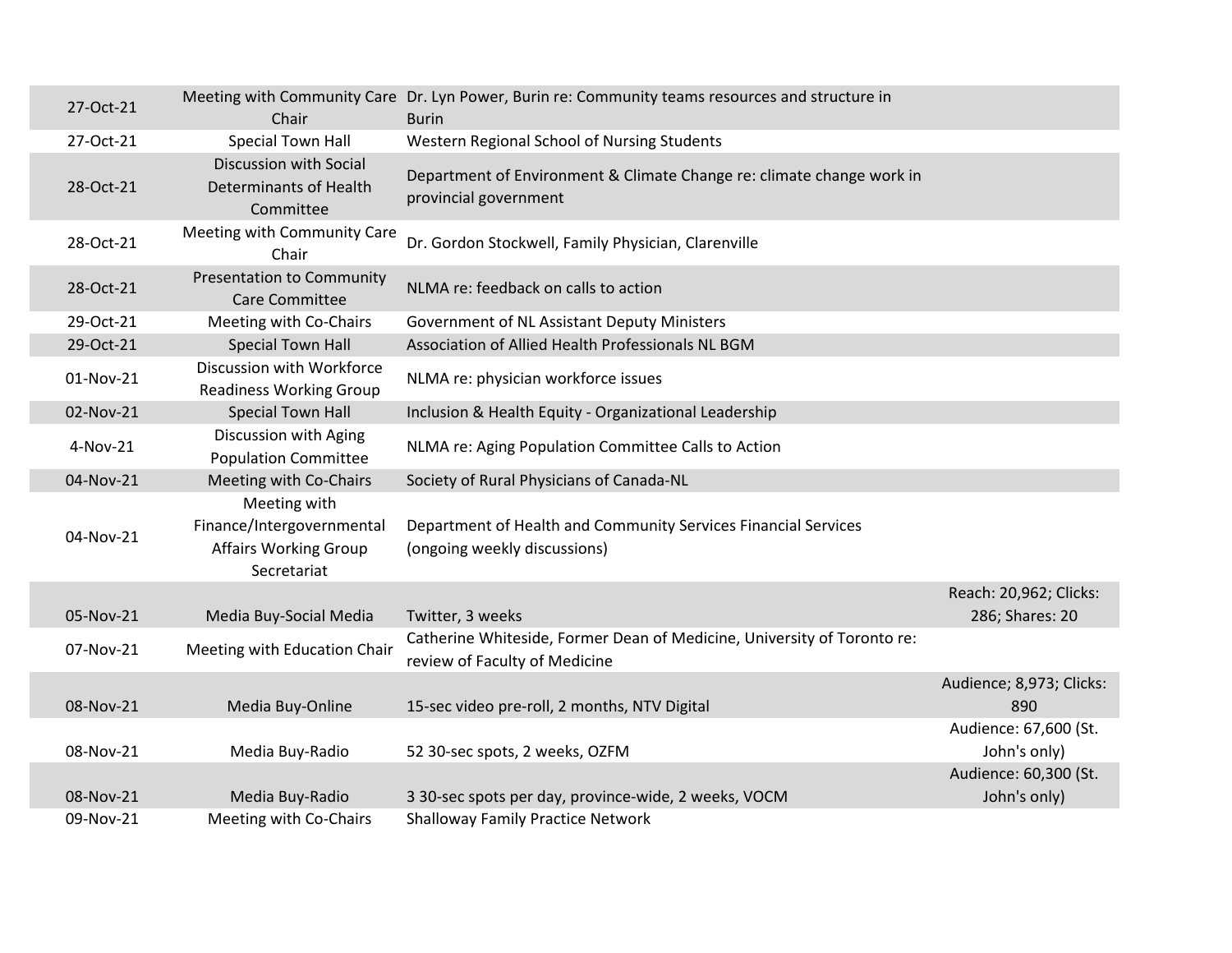| 09-Nov-21              | Meeting with Community Care<br>Chair                                     | Chief of Family Medicine at UHN Toronto re: Ontario FHTs                                                                              |                                           |
|------------------------|--------------------------------------------------------------------------|---------------------------------------------------------------------------------------------------------------------------------------|-------------------------------------------|
| 09-Nov-21              | Meeting with Education Chair                                             | Dr. Sobia Shaikh, Memorial University's School of Social Work (anti-racism<br>advocate)                                               |                                           |
| 10-Nov-21              | Media Buy-Print                                                          | 1/2 page ad, Shoreline, 1 week                                                                                                        | 12,000 copies                             |
| 10-Nov-21              | Media Buy-Social Media                                                   | Facebook, 2 weeks                                                                                                                     | Reach: 24,956; Clicks:<br>637; Shares: 73 |
| 11-Nov-21              | Meeting with Workforce<br><b>Readiness Working Group</b><br>Secretariat  | Department of Health and Community Services and College of the North<br>Atlantic re: Advanced Care Paramedic and other training seats |                                           |
| 12-Nov-21              | Meeting with Education Chair                                             | Memorial University's Faculty of Medicine, Dean re: models of<br>interprofessional education, pediatrics, and simulation centre       |                                           |
| 12-Nov-21              | <b>Special Town Hall</b>                                                 | Science, Health and Research Education (SHARE) Summit                                                                                 |                                           |
| 15-Nov-21              | Media Buy-Online                                                         | Big Box ad, 1 week, VOCM.com                                                                                                          | Audience: 139,070; Clicks:<br>83          |
| 15-Nov-21              | Media Buy-TV                                                             | 6 30-sec spots, CBC Evening News, 1 week                                                                                              | Audience: 42,100/evening                  |
| 15-Nov-21              | Media Buy-TV                                                             | 15 30-sec spots, NTV, 1 week                                                                                                          | Audience: 124,000/week                    |
| 15-Nov-21              | Meeting with Co-Chairs                                                   | <b>Government of NL Deputy Ministers</b>                                                                                              |                                           |
| 15-Nov-21              | Meeting with Co-Chairs (Task<br>Force members)                           | <b>Central Health CEO</b>                                                                                                             |                                           |
| 15-Nov-21              | <b>Presentation to Workforce</b><br><b>Readiness Working Group</b>       | Department of Health and Community Services re: home care workforce<br>plan                                                           |                                           |
| 15-Nov-21              | Special Town Hall                                                        | Burin Peninsula Joint Council                                                                                                         |                                           |
| 16-Nov-21              | Meeting with Co-Chairs                                                   | Peter Hickman re: private industry engagement with Health Accord NL                                                                   |                                           |
| 16-Nov-21<br>16-Nov-21 | Meeting with Co-Chairs<br>Meeting with Co-Chairs (Task<br>Force members) | Alberta Seniors and Housing Seniors Strategic Planning Division,<br>Government of Alberta<br><b>Western Health CEO</b>                |                                           |
| 17-Nov-21              | Media Buy-Print                                                          | 1/2 page ad, Northeast Avalon Times, 1 month                                                                                          | 4,000 copies                              |
| 17-Nov-21              | Media Buy-Print                                                          | 1/4 page ad, Western Wire, 1 week                                                                                                     | 20,000 copies                             |
| 17-Nov-21              | Media Buy-Print                                                          | 1/4 page ad, Central Wire, 1 week                                                                                                     | 16,500 copies                             |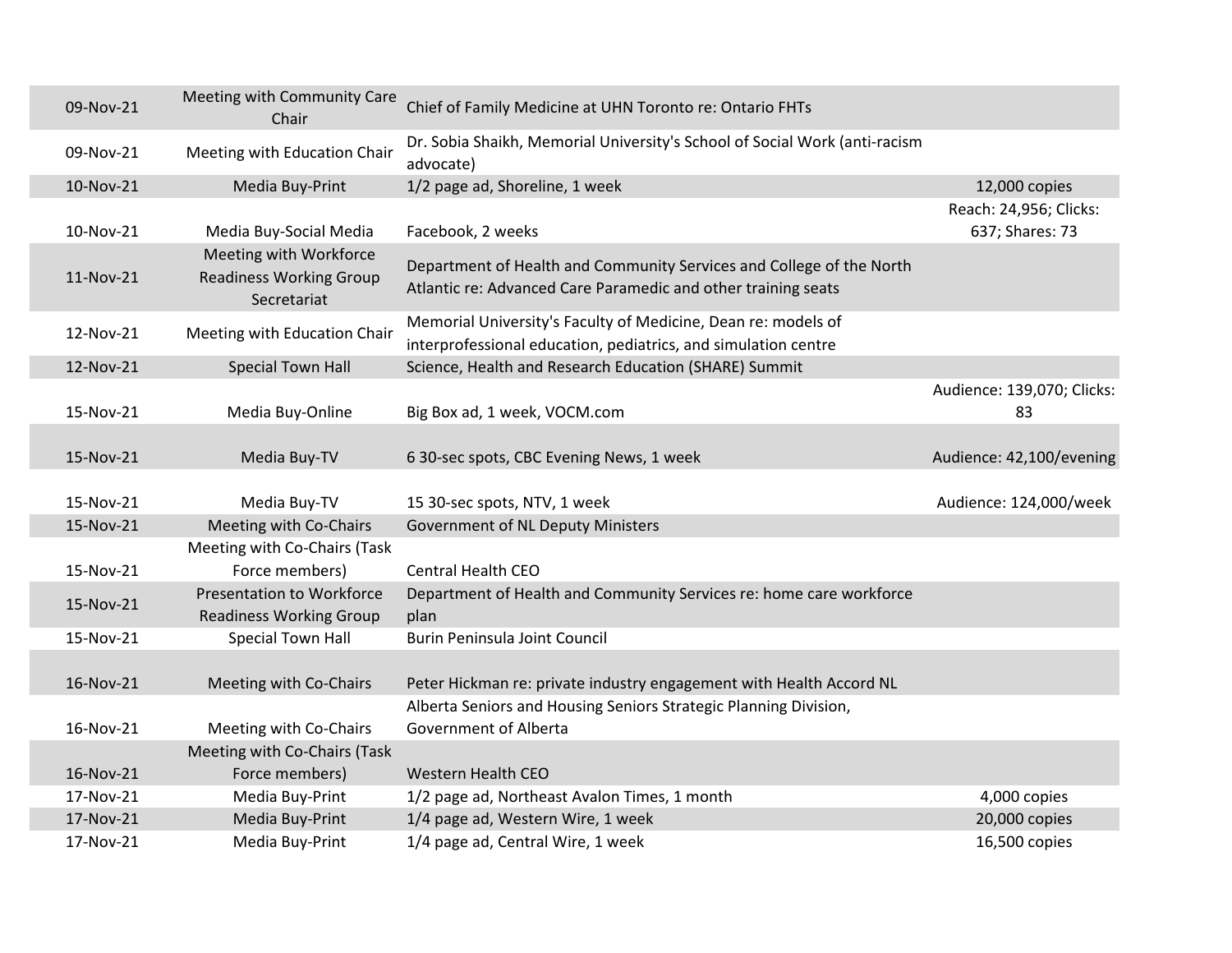| 17-Nov-21 | Media Interaction            | NTV Evening News Hour - Nov 17, 2021 - start at 21:23                                              |
|-----------|------------------------------|----------------------------------------------------------------------------------------------------|
|           | Meeting with Co-Chairs (Task |                                                                                                    |
| 17-Nov-21 | Force members)               | Pam Toope, Association of Allied Health Professionals NL                                           |
|           | Meeting with Co-Chairs (Task |                                                                                                    |
| 17-Nov-21 | Force members)               | <b>Nunatsiavut Government</b>                                                                      |
|           | Meeting with Co-Chairs (Task |                                                                                                    |
| 17-Nov-21 | Force members)               | Robert Thompson, NLMA                                                                              |
| 17-Nov-21 | Meeting with Education Chair | Debbie Kelly re: CCHPE, MTS clinic model, mentorship programs                                      |
| 18-Nov-21 | Discussion with Aging        | Memorial University's Faculty of Nursing and CRNNL re: Education and                               |
|           | <b>Population Committee</b>  | Training for NPs to Care for the Elderly                                                           |
| 18-Nov-21 | Meeting with Co-Chairs       | Barry Petten, MHA & Helen Conway Ottenhiemer, MHA                                                  |
|           | Meeting with Co-Chairs (Task |                                                                                                    |
| 18-Nov-21 | Force members)               | Labrador-Grenfell Health CEO                                                                       |
|           | Meeting with Co-Chairs (Task |                                                                                                    |
| 18-Nov-21 | Force members)               | Margaret Steele, Memorial University Faculty of Medicine                                           |
|           | Meeting with Co-Chairs (Task |                                                                                                    |
| 18-Nov-21 | Force members)               | Jeff Marshall, Liberal Party of NL Appointed Representative to Task Force                          |
| 18-Nov-21 | Meeting with Education Chair | Memorial University's Faculty of Nursing re: Nurse Practitioner Training in<br>Care of the Elderly |
| 19-Nov-21 | Discussion with Aging        | Centre for Aging Research at l'Université de Moncton re: Nursing Homes                             |
|           | <b>Population Committee</b>  | <b>Without Walls</b>                                                                               |
| 19-Nov-21 | Media Interaction            | The Telegram                                                                                       |
| 19-Nov-21 | Meeting with Co-Chairs       | St. John's Board of Trade Leadership                                                               |
|           | Meeting with Co-Chairs (Task |                                                                                                    |
| 19-Nov-21 | Force members)               | Josh Smee, NL NDP Appointed Representative to Task Force                                           |
|           | Meeting with Co-Chairs (Task |                                                                                                    |
| 19-Nov-21 | Force members)               | Ross Wiseman, PC Party of NL Appointed Representative to Task Force                                |
|           | Meeting with Co-Chairs (Task |                                                                                                    |
| 19-Nov-21 | Force members)               | Stephen Tomblin                                                                                    |
| 19-Nov-21 | Special Town Hall            | NL Health Regulators Network (NLHRN)                                                               |
| 20-Nov-21 | <b>Special Town Hall</b>     | NL Community Ambulance Association AGM                                                             |
| 22-Nov-21 | Media Interaction            | The Telegram                                                                                       |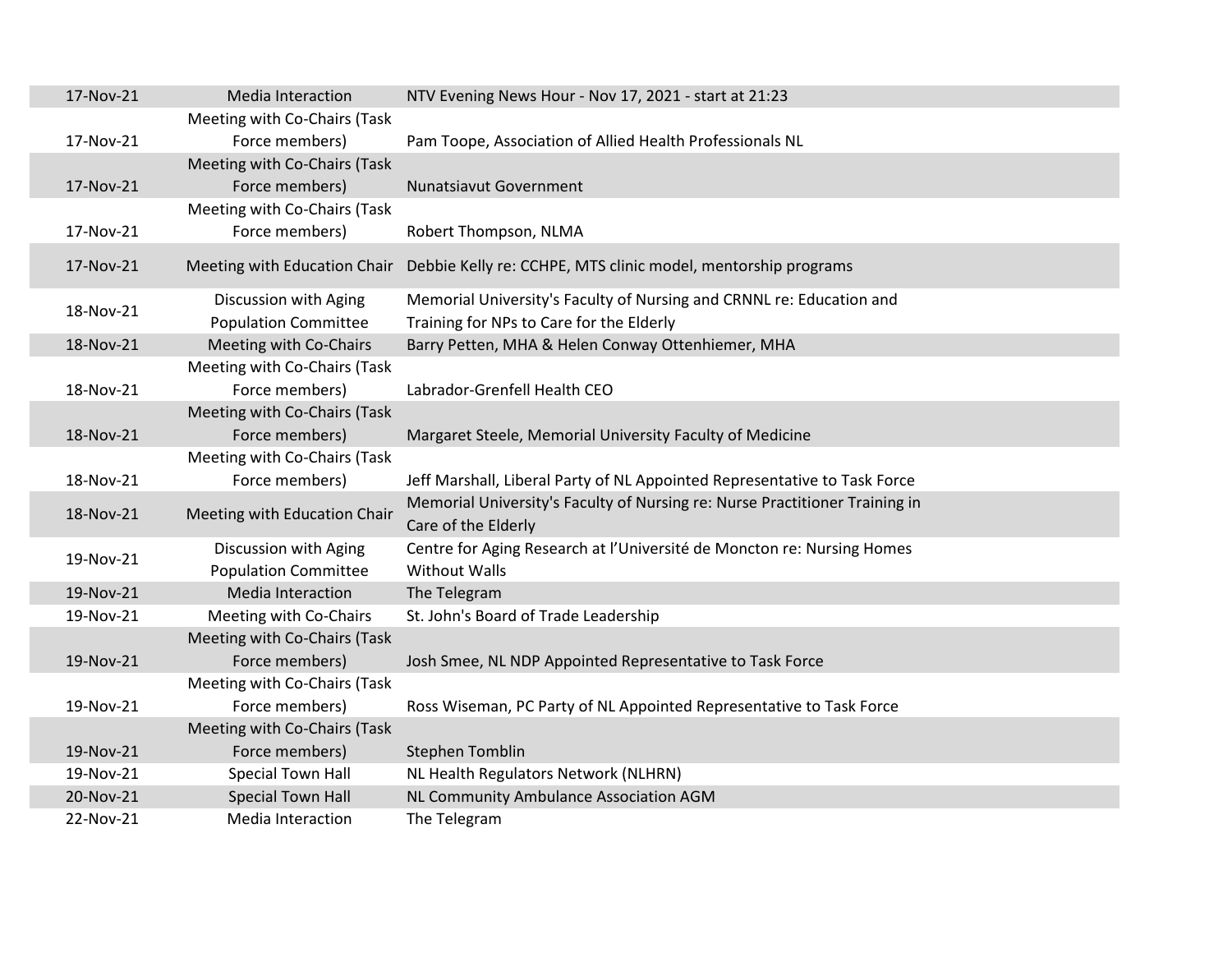|           | Meeting with Co-Chairs (Task                                |                                                                        |                          |
|-----------|-------------------------------------------------------------|------------------------------------------------------------------------|--------------------------|
| 22-Nov-21 | Force members)                                              | Yvette Coffey, RNUNL                                                   |                          |
| 22-Nov-21 | Presentation to Hospital                                    | CritiCall Ontario re: Emergency Consultation and Referral Services     |                          |
|           | <b>Services Committee</b>                                   |                                                                        |                          |
| 22-Nov-21 | <b>Public Town Hall</b>                                     | Engagement Series 5 - Town Hall 1                                      | 130                      |
|           |                                                             |                                                                        | 82 (+35 live viewers on  |
| 22-Nov-21 | <b>Public Town Hall</b>                                     | Engagement Series 5 - Town Hall 2                                      | Facebook)                |
|           |                                                             |                                                                        | 50 (+ 18 live viewers on |
| 23-Nov-21 | <b>Public Town Hall</b>                                     | Engagement Series 5 - Town Hall 3                                      | Facebook)                |
| 23-Nov-21 | <b>Public Town Hall</b>                                     | Engagement Series 5 - Town Hall 4                                      | 42                       |
| 23-Nov-21 | <b>Special Town Hall</b>                                    | Town of Gander (municipality)                                          |                          |
| 24-Nov-21 | Meeting with Community Care<br>Chair                        | HealthPEI re: community teams                                          |                          |
| 24-Nov-21 | <b>Public Town Hall</b>                                     | Engagement Series 5 - Town Hall 5                                      | 62                       |
| 24-Nov-21 | <b>Special Town Hall</b>                                    | Town of Placentia (municipality)                                       |                          |
| 25-Nov-21 | <b>Special Town Hall</b>                                    | Association of Allied Health Professionals NL Membership               | 19                       |
| 25-Nov-21 | <b>Special Town Hall</b>                                    | <b>NLESD Students</b>                                                  |                          |
| 27-Nov-21 | Meeting with Co-Chairs                                      | Labrador-Grenfell Health Board of Trustees                             |                          |
| 27-Nov-21 | Meeting with Co-Chairs                                      | Labrador-Grenfell Health Board of Directors                            |                          |
| 29-Nov-21 | Discussion with Workforce<br><b>Readiness Working Group</b> | Department of Health and Community Services re: RFP for workforce plan |                          |
| 29-Nov-21 | Meeting with Co-Chairs                                      | <b>NLMA Board of Directors</b>                                         |                          |
| 29-Nov-21 | <b>Special Town Hall</b>                                    | Town of Stephenville (municipality)                                    |                          |
|           | Meeting with Co-Chairs (Task                                |                                                                        |                          |
| 30-Nov-21 | Force members)                                              | <b>Regional Health Authority CEOs</b>                                  |                          |
| 30-Nov-21 | Presentation                                                | NL Therapeutic Recreation Association                                  |                          |
| 30-Nov-21 | Presentation                                                | Julia Trahey re: hospital care and transitions in care                 |                          |
| 30-Nov-21 | Presentation                                                | Denise Cole re: inclusion and health equity                            |                          |
|           |                                                             | Newfoundland and Labrador English School District re: health and       |                          |
| 01-Dec-21 | <b>Facilitated Discussion</b>                               | education system integration                                           |                          |
|           |                                                             | Newfoundland and Labrador Federation of School Councils re: health and |                          |
| 01-Dec-21 | <b>Facilitated Discussion</b>                               | education system integration                                           |                          |
| 01-Dec-21 | <b>Facilitated Discussion</b>                               | Department of Education re: health and education system integration    |                          |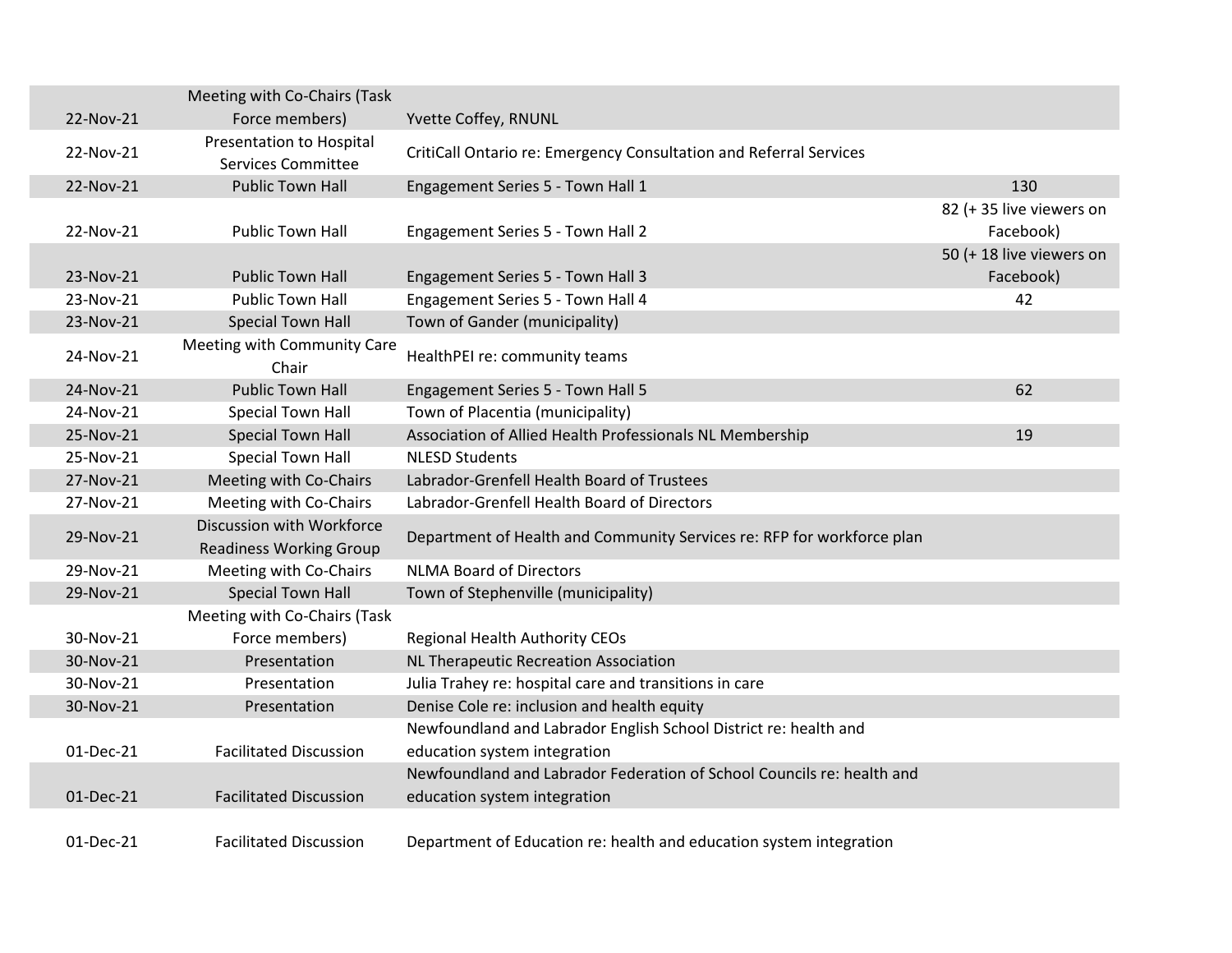|           |                                   | Department of Children, Seniors and Social Development re: health and     |
|-----------|-----------------------------------|---------------------------------------------------------------------------|
| 01-Dec-21 | <b>Facilitated Discussion</b>     | education system integration                                              |
|           |                                   | Department of Health and Community Services re: health and education      |
| 01-Dec-21 | <b>Facilitated Discussion</b>     | system integration                                                        |
|           |                                   | Premier's Task Force on Education re: health and education system         |
| 01-Dec-21 | <b>Facilitated Discussion</b>     | integration                                                               |
|           |                                   | Office of the Child and Youth Advocate re: health and education system    |
| 01-Dec-21 | <b>Facilitated Discussion</b>     | integration                                                               |
| 1-Dec-21  | Media Interaction                 | Out of the Fog-Rogers TV                                                  |
| 01-Dec-21 | Meeting with Co-Chairs            | Minister of Health & Community Services                                   |
| 02-Dec-21 | Meeting with Co-Chairs            | Lela Evans, MHA                                                           |
| 06-Dec-21 | Discussion with Hospital          | Eastern Health Senior Leadership re: Hospital Services Committee Calls to |
|           | <b>Services Committee</b>         | Action                                                                    |
| 06-Dec-21 | Meeting with Co-Chairs            | Eddie Joyce, MHA                                                          |
| 07-Dec-21 | Discussion with Governance        | NLCHI Board re: proposed governance model                                 |
|           | <b>Working Group</b>              |                                                                           |
| 07-Dec-21 | Meeting with Education Chair      | Family Practice Renewal Program re: Practice Improvement Program          |
|           |                                   |                                                                           |
| 08-Dec-21 | Meeting with Co-Chairs            | <b>PC Caucus</b>                                                          |
| 08-Dec-21 | Meeting with Co-Chairs            | Parachute (injury prevention)                                             |
| 08-Dec-21 | Meeting with Co-Chairs            | <b>Government of NL Deputy Ministers</b>                                  |
| 08-Dec-21 | <b>Special Town Hall</b>          | International Grenfell Association Board of Directors                     |
| 09-Dec-21 | Discussion with Governance        | Western Health Board re: proposed governance model                        |
|           | <b>Working Group</b>              |                                                                           |
| 09-Dec-21 | <b>Discussion with Governance</b> | NLMA Executive re: proposed governance model                              |
|           | <b>Working Group</b>              |                                                                           |
| 09-Dec-21 | Discussion with Governance        | Labrador-Grenfell Health Board re: proposed governance model              |
|           | <b>Working Group</b>              |                                                                           |
| 09-Dec-21 | Meeting with Co-Chairs            | Office of the Information & Privacy Commissioner                          |
| 09-Dec-21 | Meeting with Co-Chairs            | WorkplaceNL                                                               |
| 09-Dec-21 | Meeting with Co-Chairs            | <b>Upstream Lab</b>                                                       |
|           | Meeting with Workforce            |                                                                           |
| 09-Dec-21 | <b>Readiness Working Group</b>    | Work Global Canada re: health care recruitment                            |
|           | Secretariat                       |                                                                           |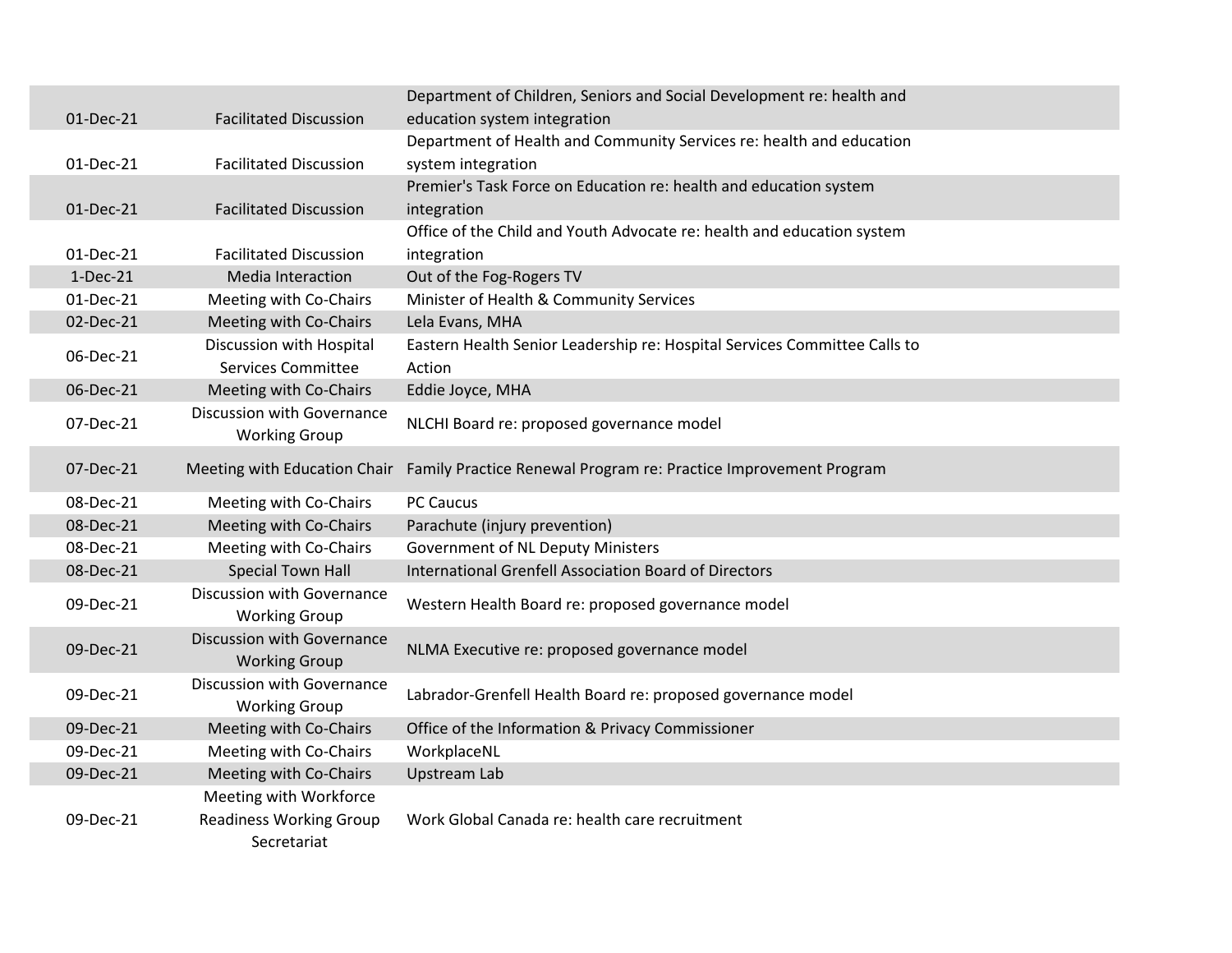| <b>Special Town Hall</b>                                              | Town of Grand Falls-Windsor (municipality)                                                                                                      |
|-----------------------------------------------------------------------|-------------------------------------------------------------------------------------------------------------------------------------------------|
| Media Interaction                                                     | <b>CBC NL</b>                                                                                                                                   |
| Discussion with Governance<br><b>Working Group</b>                    | Eastern Health Board re: proposed governance model                                                                                              |
| Discussion with Hospital<br><b>Services Committee</b>                 | Central Health Senior Leadership re: Hospital Services Committee Calls to<br>Action                                                             |
| <b>Presentation to Workforce</b><br><b>Readiness Working Group</b>    | RNUNL re: current workforce issues and focus group outcomes                                                                                     |
| Discussion with Governance<br><b>Working Group</b>                    | Information and Privacy Commissioner re: data governance                                                                                        |
| <b>Discussion with Governance</b><br><b>Working Group</b>             | Central Health Board re: proposed governance model                                                                                              |
| Presentation to the Aging<br><b>Population Committee</b>              | Eastern Health re: Rehabilitation and Restorative Services                                                                                      |
| Discussion with Governance<br><b>Working Group</b>                    | Helen Angus, Distinguished Fellow, Munk School Of Global Affairs & Public<br>Policy and Former DM of Health, Ontario - Health System Governance |
| Meeting with Workforce<br>Readiness Working Group Chair social sector | Community Sector Council NL, Penny Rowe re: human resources in the                                                                              |
| Meeting with Governance Chair                                         | Heather Bruce-Veitch, Iron Ore Company of Canada re: community<br>advisory panel                                                                |
| Meeting with Co-Chairs                                                | Lucy Stoyles, MHA                                                                                                                               |
| Meeting with Co-Chairs                                                | Tony Anderson, Michelle Kinney, Sylvia Doody                                                                                                    |
| Meeting with Co-Chairs (Task                                          |                                                                                                                                                 |
| Force members)                                                        | Dean Steele, Faculty of Medicine, Memorial University                                                                                           |
| Meeting with Co-Chairs                                                | NL Health Regulators Network                                                                                                                    |
| Meeting with Co-Chairs                                                | Marystown Family Shipyard Alliance                                                                                                              |
| Meeting with Co-Chairs (Task                                          |                                                                                                                                                 |
|                                                                       | <b>Task Force Community Representatives</b>                                                                                                     |
| Meeting with Co-Chairs (Task                                          |                                                                                                                                                 |
| Force members)                                                        | Josh Smee, NL NDP Appointed Representative to Task Force                                                                                        |
| Meeting with Co-Chairs (Task                                          |                                                                                                                                                 |
| Force members)                                                        | Robert Thompson, NLMA                                                                                                                           |
|                                                                       | Force members)                                                                                                                                  |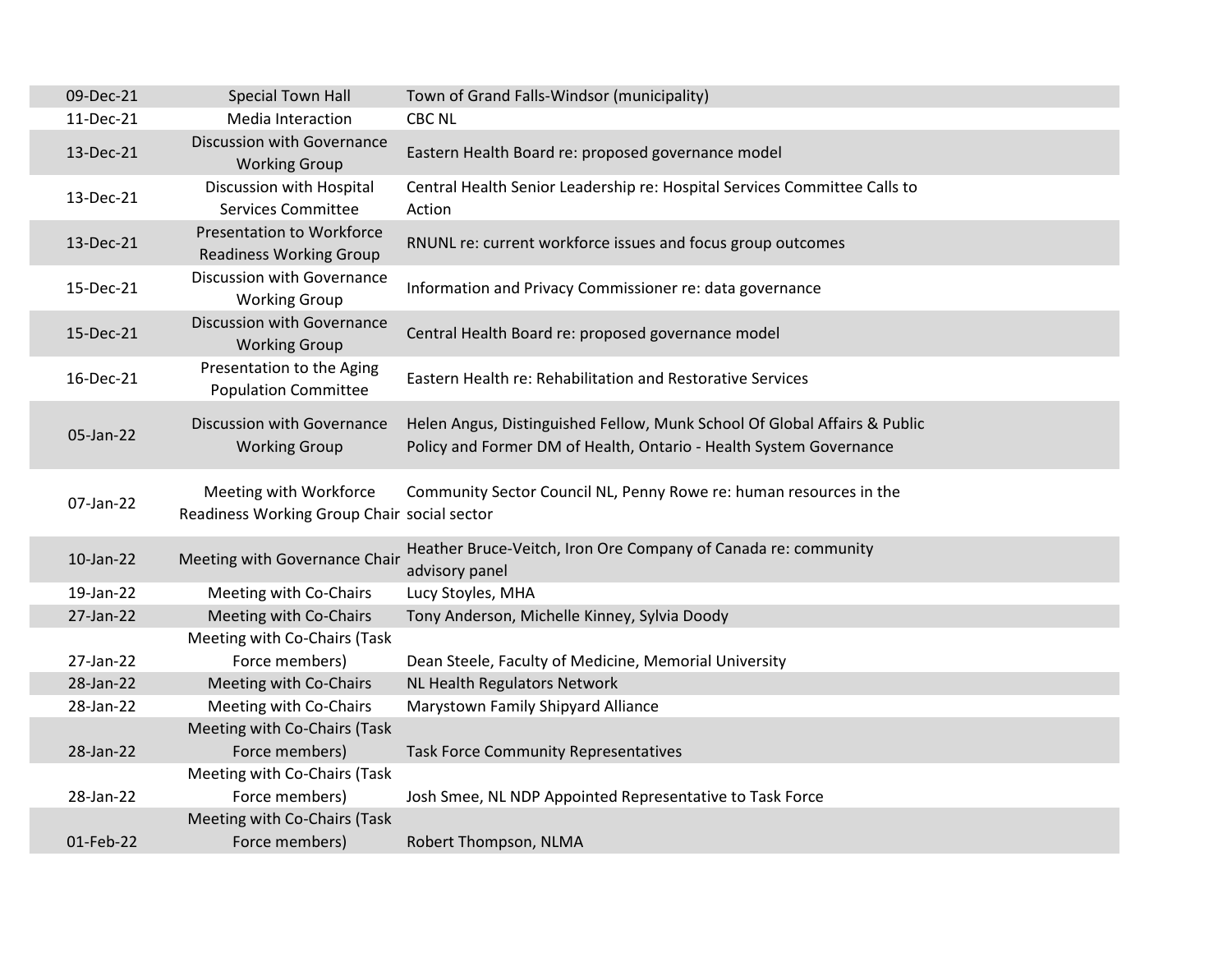|           | Meeting with Co-Chairs (Task |                                                                     |
|-----------|------------------------------|---------------------------------------------------------------------|
| 01-Feb-22 | Force members)               | Ross Wiseman, PC Party of NL Appointed Representative to Task Force |
|           | Meeting with Co-Chairs (Task |                                                                     |
| 01-Feb-22 | Force members)               | <b>NLCHI CEO</b>                                                    |
|           | Meeting with Co-Chairs (Task |                                                                     |
| 01-Feb-22 | Force members)               | Department of Health and Community Services Deputy Minister         |
|           | Meeting with Co-Chairs (Task |                                                                     |
| 01-Feb-22 | Force members)               | Pam Toope, Association of Allied Health Professionals NL            |
|           | Meeting with Co-Chairs (Task |                                                                     |
| 01-Feb-22 | Force members)               | Eastern Health CEO                                                  |
|           | Meeting with Co-Chairs (Task |                                                                     |
| 03-Feb-22 | Force members)               | <b>Western Health CEO</b>                                           |
|           | Meeting with Co-Chairs (Task |                                                                     |
| 03-Feb-22 | Force members)               | <b>Central Health CEO</b>                                           |
|           | Meeting with Co-Chairs (Task |                                                                     |
| 03-Feb-22 | Force members)               | Labrador-Grenfell Health CEO                                        |
|           | Meeting with Co-Chairs (Task |                                                                     |
| 07-Feb-22 | Force members)               | <b>Stephen Tomblin</b>                                              |
| 10-Feb-22 | Meeting with Co-Chairs       | Government of NL Cabinet                                            |
| 10-Feb-22 | Meeting with Co-Chairs       | Town of Grand Falls-Windsor (municipality)                          |
| 16-Feb-22 | Meeting with Co-Chairs       | <b>Liberal Caucus</b>                                               |
| 17-Feb-22 | <b>Media Interaction</b>     | <b>GovNL News Release</b>                                           |
| 17-Feb-22 | <b>Media Interaction</b>     | <b>CBC NL</b>                                                       |
| 17-Feb-22 | Media Interaction            | CBC Here and Now - start at 9:30                                    |
| 17-Feb-22 | <b>Media Interaction</b>     | <b>NTV</b>                                                          |
| 17-Feb-22 | Media Interaction            | <b>VOCM</b>                                                         |
| 18-Feb-22 | <b>Media Interaction</b>     | VOCM Question of the Day                                            |
| 18-Feb-22 | Media Interaction            | <b>VOCM Morning Show</b>                                            |
| 18-Feb-22 | <b>Media Interaction</b>     | <b>CBC Newfoundland Morning</b>                                     |
| 18-Feb-22 | Media Interaction            | VOCM Openline - start at 47:35                                      |
| 18-Feb-22 | <b>Media Interaction</b>     | The Telegram                                                        |
| 18-Feb-22 | Media Interaction            | The Telegram                                                        |
| 18-Feb-22 | <b>Media Interaction</b>     | <b>VOCM</b>                                                         |
| 18-Feb-22 | Media Interaction            | <b>NTV</b>                                                          |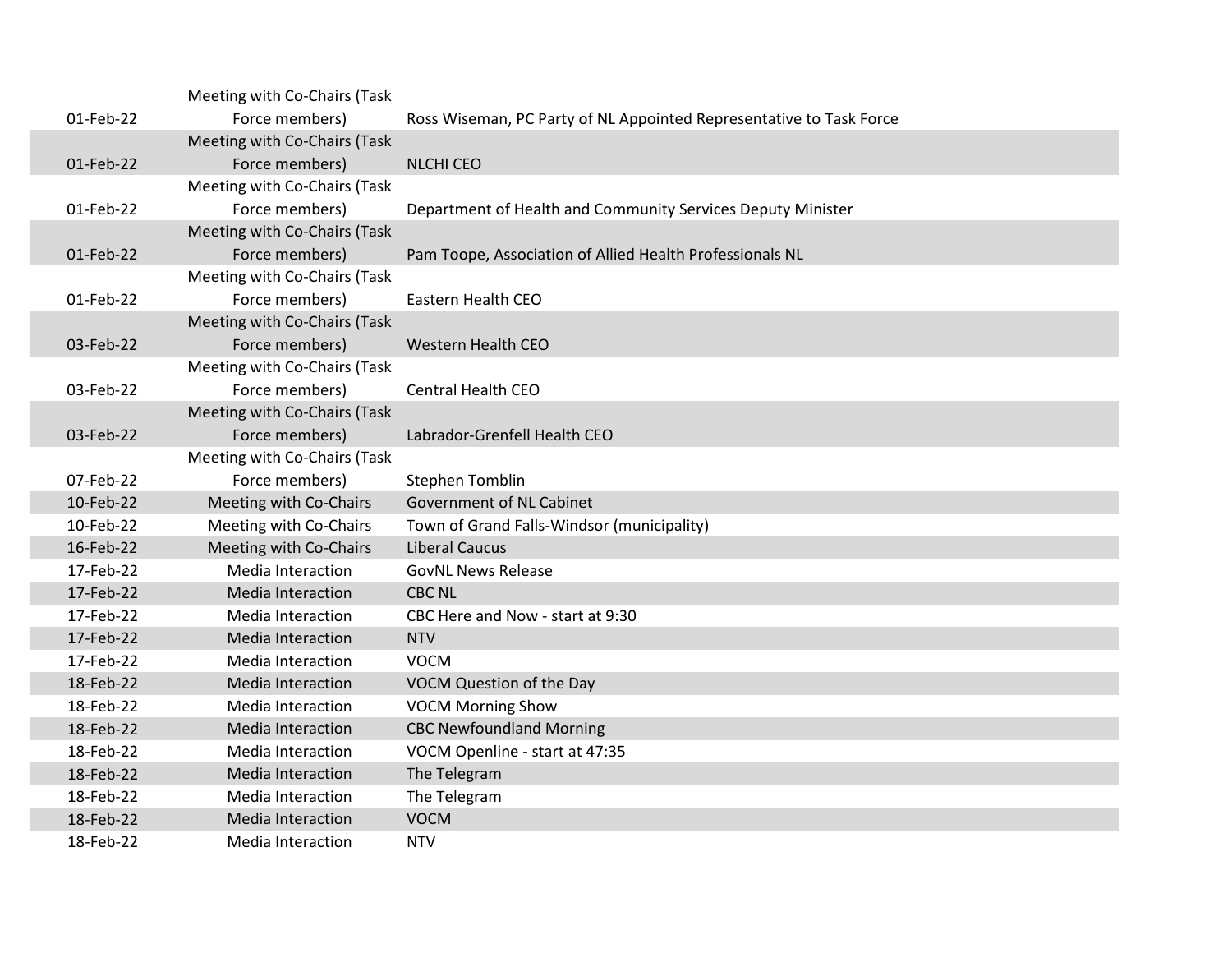| 18-Feb-22 | <b>Media Interaction</b> | The Telegram                                                        |                          |
|-----------|--------------------------|---------------------------------------------------------------------|--------------------------|
| 18-Feb-22 | <b>Media Interaction</b> | <b>RNUNL News Release</b>                                           |                          |
| 21-Feb-22 | Media Interaction        | <b>CBC Newfoundland Morning</b>                                     |                          |
| 21-Feb-22 | <b>Media Interaction</b> | CBC Labrador Morning - start at 25:15                               |                          |
| 21-Feb-22 | Media Interaction        | CBC St. John's Morning Show                                         |                          |
| 22-Feb-22 | Media Interaction        | <b>CBC NL</b>                                                       |                          |
| 22-Feb-22 | Media Interaction        | <b>CBC Newfoundland Morning</b>                                     |                          |
| 22-Feb-22 | <b>Media Interaction</b> | <b>CBC Crosstalk</b>                                                |                          |
| 22-Feb-22 | Media Interaction        | CBC Labrador Morning - start at 4:06                                |                          |
| 22-Feb-22 | Meeting with Co-Chairs   | Independent MHAs                                                    |                          |
| 23-Feb-22 | Media Interaction        | <b>NTV</b>                                                          |                          |
| 23-Feb-22 | Media Interaction        | The Telegram                                                        |                          |
| 24-Feb-22 | Meeting with Co-Chairs   | <b>Labrador MHAs</b>                                                |                          |
| 24-Feb-22 | Meeting with Co-Chairs   | Provincial Advisory Council on Aging and Seniors                    |                          |
| 24-Feb-22 | <b>Public Town Hall</b>  | Engagement Series 6 - Town Hall 1                                   | 151                      |
| 25-Feb-22 | Meeting with Co-Chairs   | <b>Government of NL Deputy Ministers</b>                            |                          |
| 25-Feb-22 | <b>Public Town Hall</b>  | Engagement Series 6 - Town Hall 2                                   | 265                      |
|           |                          |                                                                     |                          |
| 28-Feb-22 | Meeting with Co-Chairs   | Memorial University Faculty of Medicine Senior Management Committee |                          |
| 28-Feb-22 | <b>Special Town Hall</b> | Western Health - Town Hall 1                                        | 185                      |
| 28-Feb-22 | Special Town Hall        | Eastern Health - Town Hall 1                                        | 52                       |
| 01-Mar-22 | Meeting with Co-Chairs   | <b>NDP Caucus</b>                                                   |                          |
| 01-Mar-22 | Meeting with Co-Chairs   | Minimum Wage Committee, St. John's Board of Trade                   |                          |
| 01-Mar-22 | <b>Special Town Hall</b> | Labrador-Grenfell Health - Town Hall 1                              | 120                      |
| 02-Mar-22 | Meeting with Co-Chairs   | <b>PC Caucus</b>                                                    |                          |
|           |                          |                                                                     | 68 (+ 26 live viewers on |
| 02-Mar-22 | <b>Public Town Hall</b>  | Engagement Series 6 - Town Hall 3                                   | Facebook)                |
| 02-Mar-22 | Special Town Hall        | Central Health - Town Hall 1                                        | N/A                      |
| 03-Mar-22 | Media Interaction        | CBC                                                                 |                          |
| 03-Mar-22 | Special Town Hall        | <b>NLCHI</b>                                                        | 150                      |
| 07-Mar-22 | <b>Special Town Hall</b> | Central Health - Town Hall 2                                        | 135                      |
| 07-Mar-22 | <b>Special Town Hall</b> | Labrador-Grenfell Health - Town Hall 2                              | 6                        |
| 08-Mar-22 | <b>Media Interaction</b> | <b>VOCM</b>                                                         |                          |
| 08-Mar-22 | Meeting with Co-Chairs   | Anti Racism Coalition of NL (ARC-NL)                                |                          |